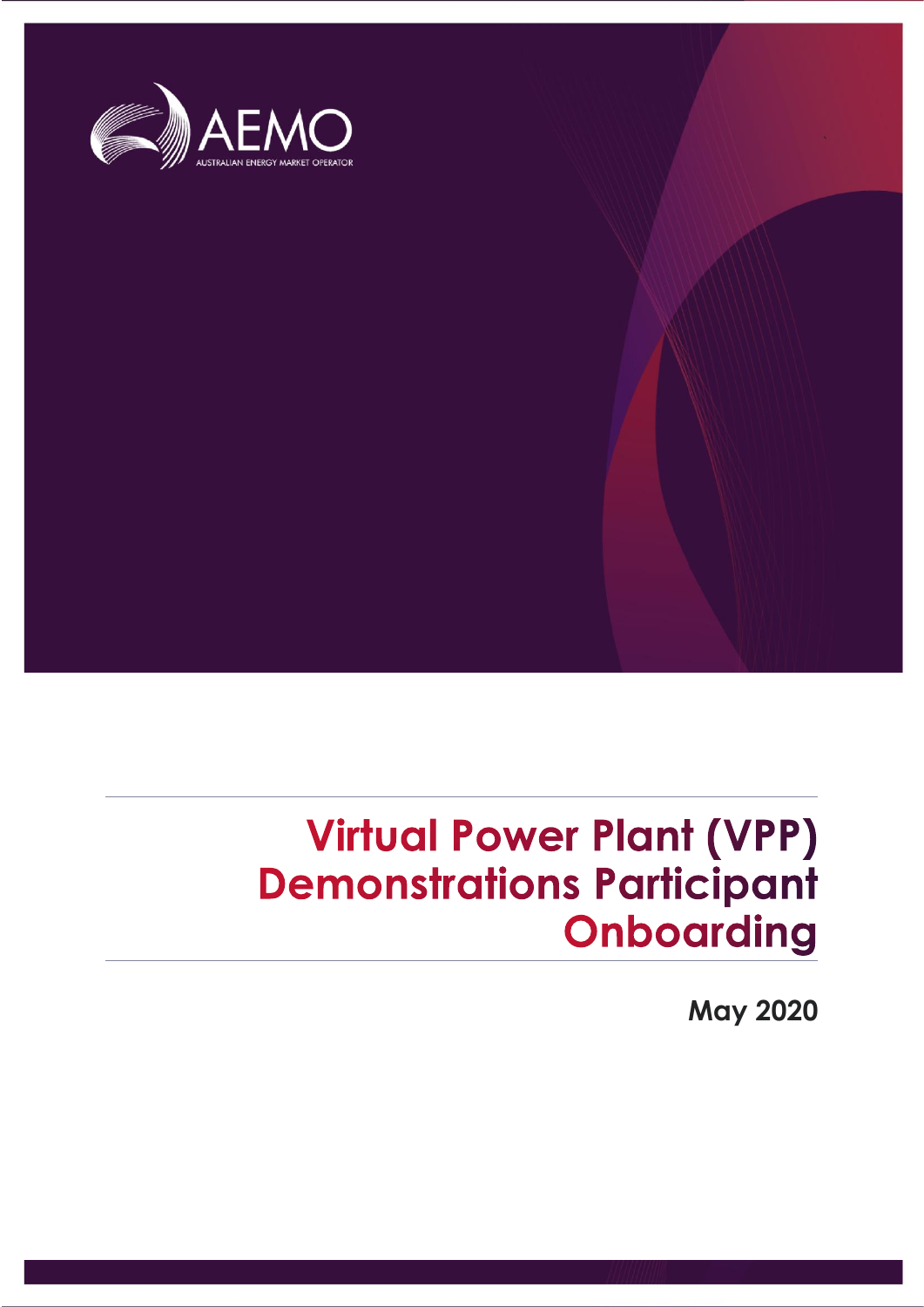# **Important Notice**

#### **PURPOSE & AUDIENCE**

This document describes the enrolment process and requirements to participate in the VPP demonstrations. The Australian Energy Market Operator (AEMO) provides this information as a service targeting business and IT staff in participant organisations.

#### **NO RELIANCE OR WARRANTY**

This document does not constitute legal or business advice, and should not be relied on as a substitute for obtaining detailed advice about the National Gas or Electricity Law, the Rules or any other applicable laws, procedures or policies. While AEMO has made every effort to ensure the quality of the information in this Guide, neither AEMO, nor any of its employees, agents and consultants make any representation or warranty as to the accuracy, reliability, completeness, currency or suitability for particular purposes of that information.

#### **LIMITATION OF LIABILITY**

To the maximum extent permitted by law, AEMO and its advisers, consultants and other contributors to this Guide (or their respective associated companies, businesses, partners, directors, officers or employees) are not liable (whether by reason of negligence or otherwise) for any errors, omissions, defects or misrepresentations in this document, or for any loss or damage suffered by persons who use or rely on the information in it.

#### **TRADEMARK NOTICES**

Microsoft, Windows and SQL Server are either registered trademarks or trademarks of Microsoft Corporation in the United States and/or other countries.

Oracle and Java are registered trademarks of Oracle and/or its affiliates.

UNIX is a registered trademark of The Open Group in the US and other countries.

© 2015 Google Inc, used with permission. Google and the Google logo are registered trademarks of Google Inc.

#### **DISTRIBUTION**

Available to the public.

#### **DOCUMENT IDENTIFICATION**

Business Custodian: Emerging Markets & Services Prepared by: VPP Demonstrations Project Team Last update: Monday, 11 May 2020 8:36 AM

#### **VERSION HISTORY**

First version of the VPP Demonstrations Participant Onboarding document

#### **DOCUMENTS MADE OBSOLETE**

No documents are made obsolete by publication of this document.

#### **FEEDBACK**

Your feedback is important and helps us improve our services and products. To suggest improvements, please contact AEMO's Support Hub. To contact AEMO's Support Hub use [Contact Us](http://aemo.com.au/Contact-us) on AEMO's website or Phone: 1300 AEMO 00 (1300 236 600) and follow the prompts.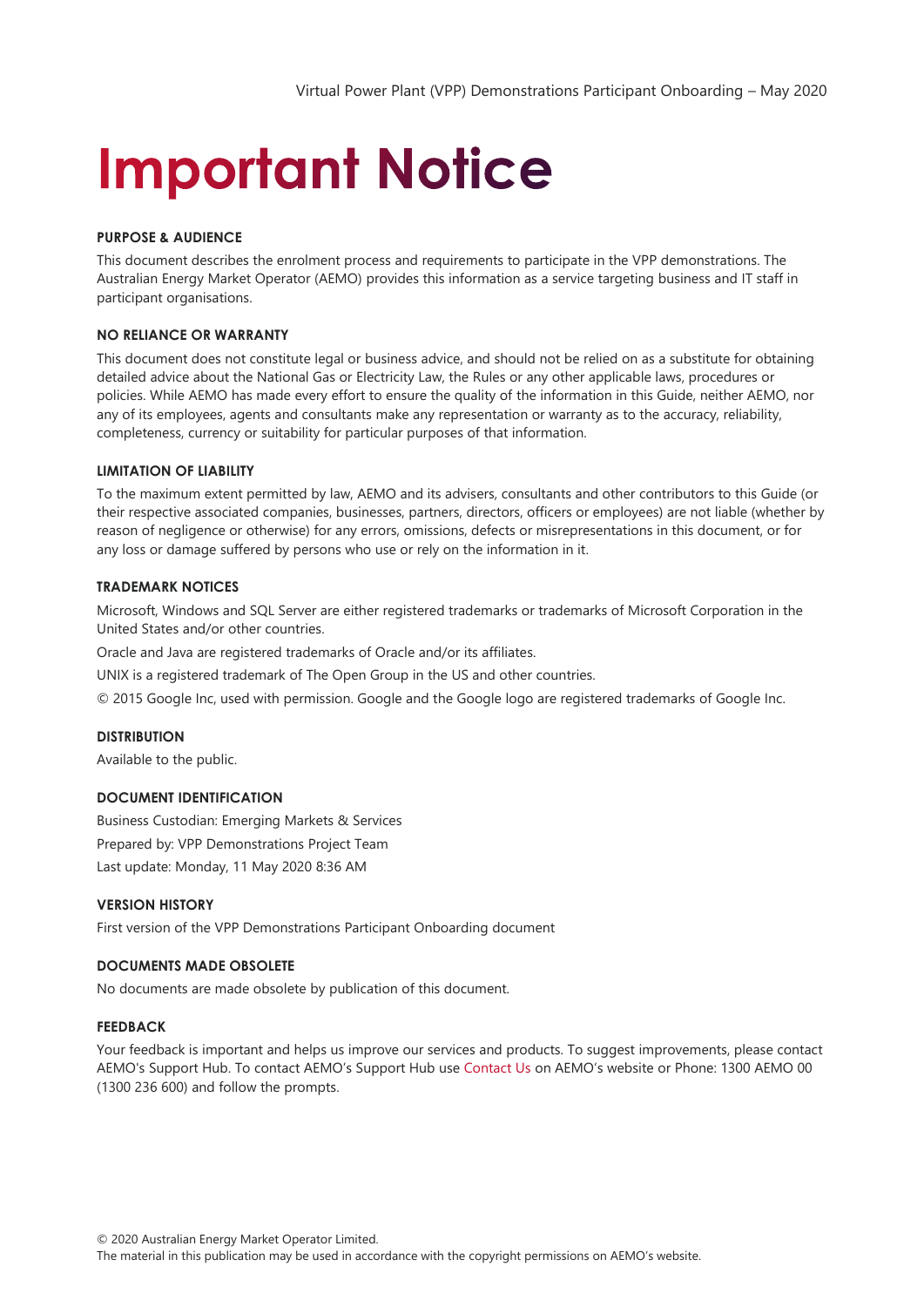# **Contents**

| 1.             |     |  |  |
|----------------|-----|--|--|
|                | 1.1 |  |  |
|                | 1.2 |  |  |
| 2.             |     |  |  |
|                | 2.1 |  |  |
|                | 2.2 |  |  |
|                | 2.3 |  |  |
|                | 2.4 |  |  |
|                | 2.5 |  |  |
|                | 2.6 |  |  |
|                | 2.7 |  |  |
|                | 2.8 |  |  |
| 3 <sub>1</sub> |     |  |  |
|                | 3.1 |  |  |
|                | 3.2 |  |  |
| $\mathbf{4}$   |     |  |  |
| 5.             |     |  |  |
|                | 5.1 |  |  |
|                | 5.2 |  |  |
|                | 5.3 |  |  |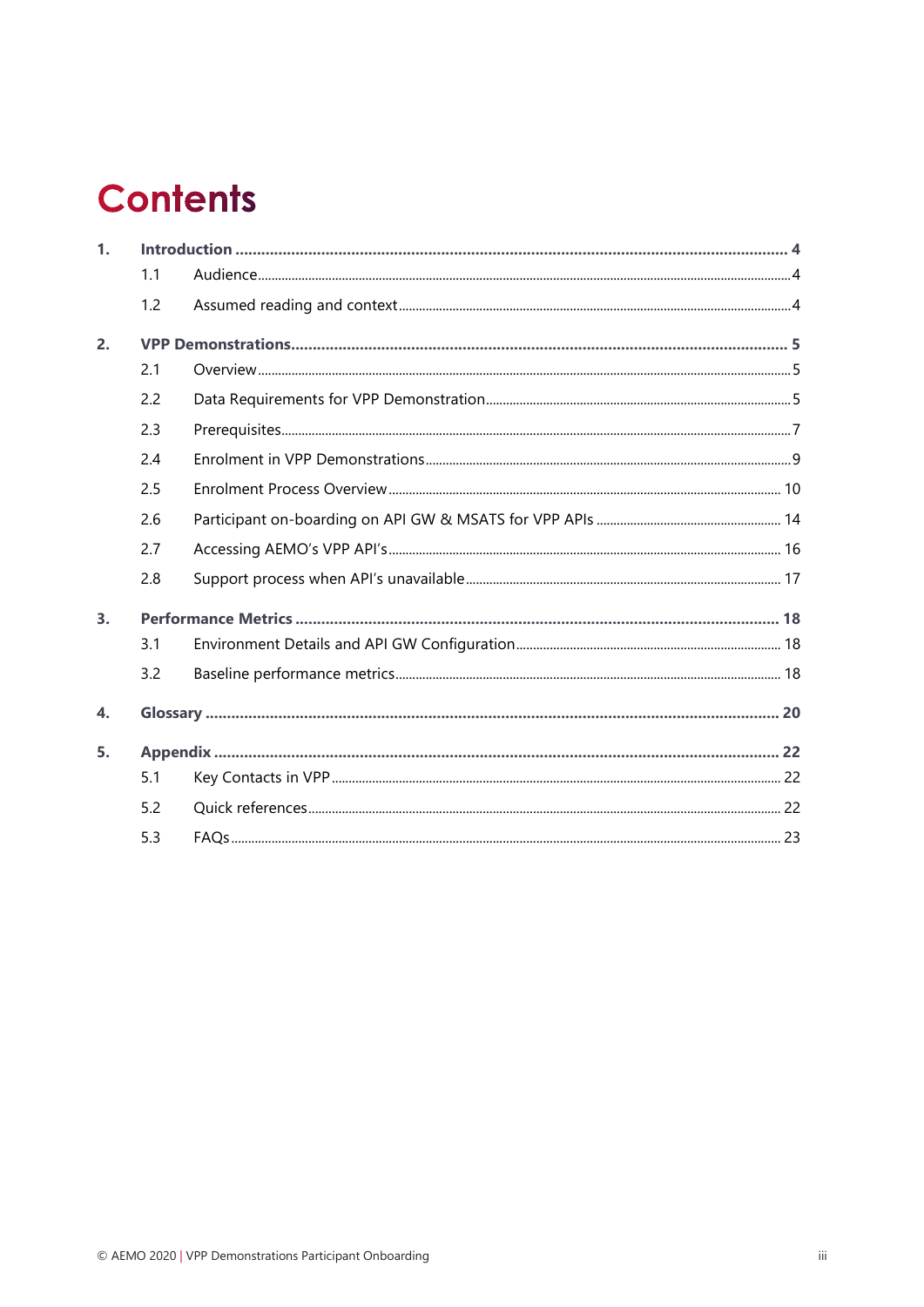# <span id="page-3-0"></span>1. Introduction

The Virtual Power Plant (VPP) Demonstrations Participant on-boarding document provides demonstration participants with an overview of how to enrol in the VPP Demonstrations, data requirements to be met as part of the demonstrations, and how to integrate with VPP APIs to facilitate data exchange between VPPs and Australian Energy Market Operator (AEMO).

This document also provides:

- Pre-requisites to participating in VPP Demonstrations.
- Overview of the certificate signing request (CSR) process and introduce e-Hub VPP APIs.
- Lists details of Rights required to consume the VPP APIs.
- Key Contacts for AEMO's VPP Demonstrations program.

### <span id="page-3-1"></span>**1.1 Audience**

AEMO provides this information with intent to provide guidance to successfully enrol in the VPP Demonstrations program. The information provided in the document is relevant to business and technical teams responsible for enrolments into the VPP Demonstrations program and developing applications to participate using AEMO VPP APIs.

- The primary audience are applicants who want to enrol in the VPP Demonstrations.
- The secondary audience is anyone has an interest in gaining an understanding of the VPP Demonstrations and how to participate in the program.

### <span id="page-3-2"></span>**1.2 Assumed reading and context**

This document goes through step by step process on how to enrol as a participant in VPP Demonstrations.

These documents, and other reference and background material, can be found on the AEMO website.<sup>1</sup>

<sup>1</sup> AEMO. *VPP Demonstrations*. Available[: https://aemo.com.au/initiatives/major-programs/nem-distributed-energy-resources-der-program/pilots-and](https://aemo.com.au/initiatives/major-programs/nem-distributed-energy-resources-der-program/pilots-and-trials/virtual-power-plant-vpp-demonstrations)[trials/virtual-power-plant-vpp-demonstrations.](https://aemo.com.au/initiatives/major-programs/nem-distributed-energy-resources-der-program/pilots-and-trials/virtual-power-plant-vpp-demonstrations)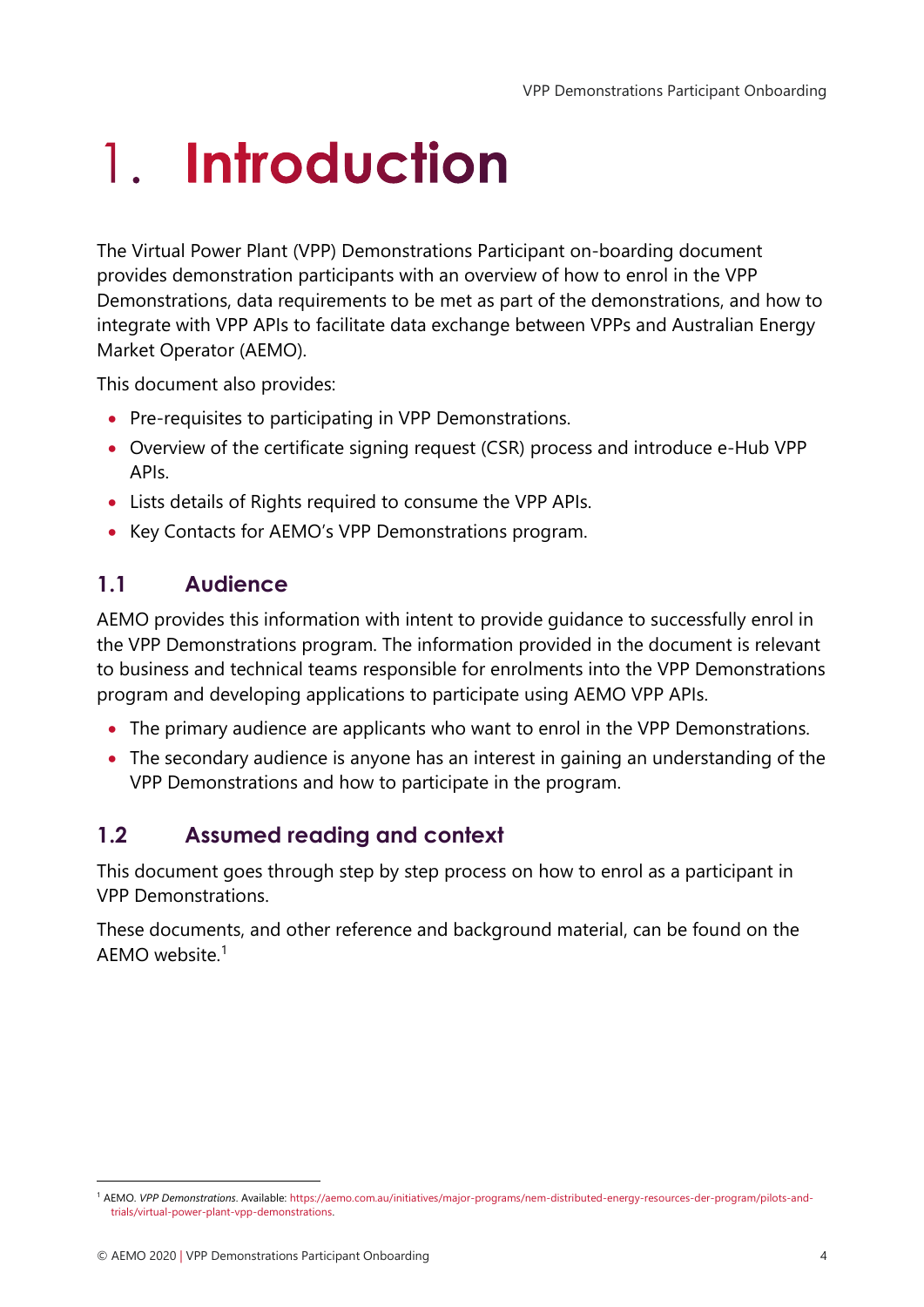# <span id="page-4-0"></span>2. VPP Demonstrations

### <span id="page-4-1"></span>**2.1 Overview**

Virtual Power Plant (VPP) is an emerging concept being trialled across Australia, largely driven by subsidy schemes incentivising the uptake of thousands of residential battery units. AEMO has launched the VPP Demonstrations to test a new specification for distributed energy resources (DER) to deliver Contingency frequency control ancillary services (FCAS), increasing competition for FCAS and allowing VPPs to explore the commercial feasibility of stacking multiple value streams.

One of the key objectives of the VPP Demonstrations is to learn how VPPs should be integrated into the National Electricity Market (NEM). To inform AEMO's learning and facilitate VPP Demonstrations, participants are required to submit a range of data to AEMO.

AEMO is also developing its systems to receive Enrolment data (site level information), FCAS Response Data (for Contingency FCAS verification), Aggregated Operational data and Telemetry data from VPPs so as to gain visibility of the DER. This will help AEMO learn how to integrate VPPs into the market at scale, which, will in turn inform appropriate regulatory and operational changes.

### <span id="page-4-2"></span>**2.2 Data Requirements for VPP Demonstration**

VPP Demonstration participants are required to submit the following data:

- **Enrolment Data**: This is required to for enrolment into VPP Demonstrations and to classify loads as ancillary services load. Participants are required to submit this data during enrolment process. This consists of NMI & Device data i.e. site level information and Frequency Injection Test Data (FITD) for the dispatchable unit i.e. DUID (Dispatchable unit identifier) and distinct devices in the portfolio.
- **FCAS Response Data**: This refers to the data that must be submitted by VPP Demonstrations participants upon request by AEMO to verify the delivery of FCAS in response to a contingency frequency event. This data request is made post the contingency event.
- **Operational Data**: Operational Data Specification is split into two categories as;
	- **VPP Operational Data** (also referred as DUID level data or aggregated data): this consisting of aggregated actual performance data and aggregated forecasts of anticipated active power flows for each DUID in portfolio.
	- **Telemetry data** (also referred as Device level data): this consists of key DER system metrics/attributes sampled at 5-minute resolution.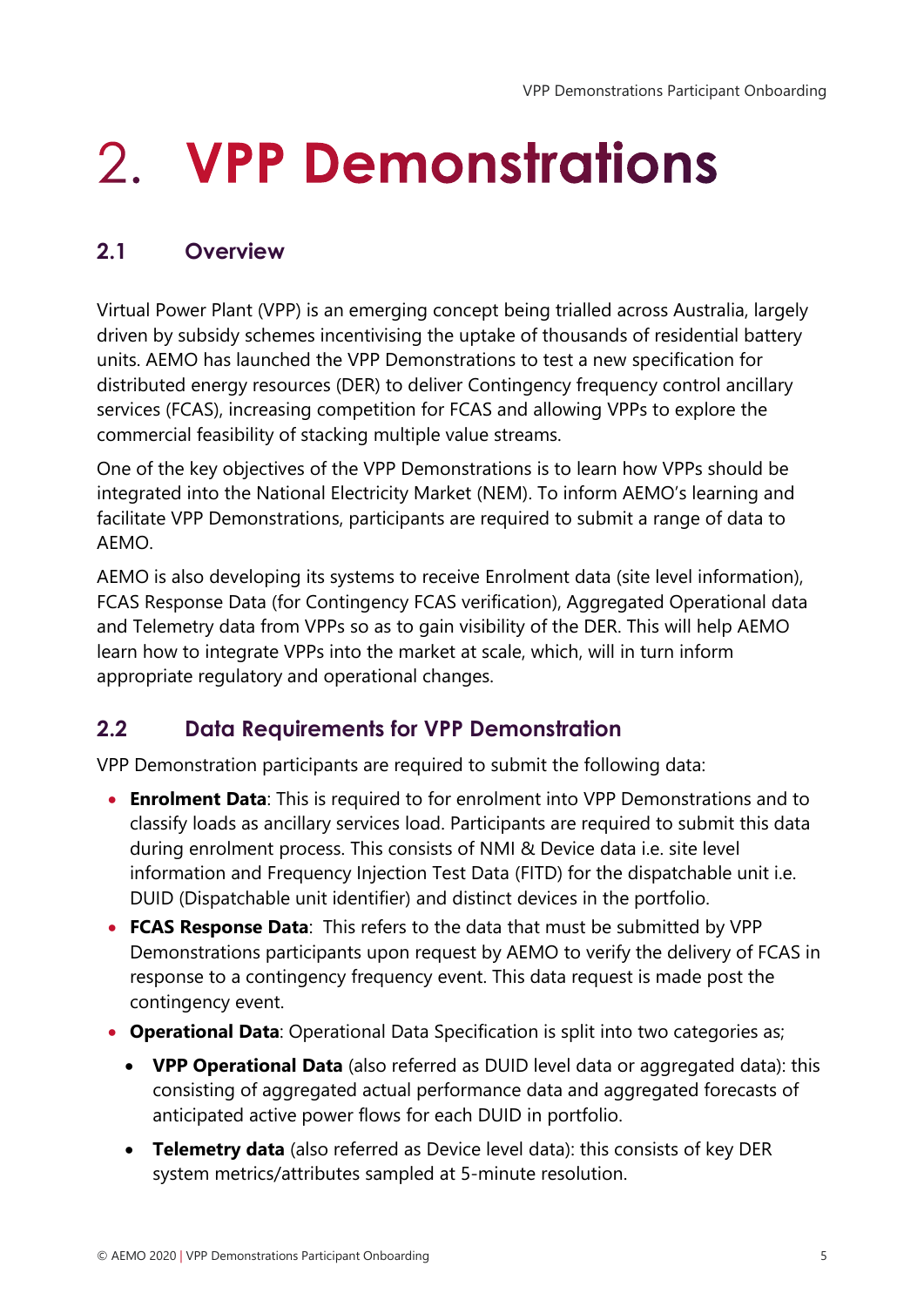Please refer to Data Specification<sup>2</sup> for detailed information on the VPP demonstrations data requirement and obligations that must be met by the participants.



| Date Feed                 | Data Type                               | <b>Description</b>                                                                                                                                                                                           |  |
|---------------------------|-----------------------------------------|--------------------------------------------------------------------------------------------------------------------------------------------------------------------------------------------------------------|--|
| Enrolment                 | NMI & Device                            | List of NMIs and associated device(s) with relevant attribute<br>values.                                                                                                                                     |  |
| Data                      | Frequency Injection<br>Test Data (FITD) | Results of the lab test for the device and DUID for ancillary<br>services load configuration assessment.                                                                                                     |  |
| <b>FCAS</b>               | <b>DUID Level Data</b>                  | FCAS Response data for the DUID                                                                                                                                                                              |  |
| Response<br>data          | Device Level Data                       | FCAS Response data for the Device(s)                                                                                                                                                                         |  |
|                           | Standing Data                           | Aggregated generation capacity, aggregated load capacity, and<br>total energy storage capacity                                                                                                               |  |
| <b>VPP</b><br>Operational |                                         | Actual delivered aggregated generation or load under control in<br>each VPP portfolio.                                                                                                                       |  |
| Data                      | <b>Actual Performance</b><br>Data       | The values measured must be at Dispatch Interval (DI) time<br>ending i.e. measured at 5 min boundary, E.g. 10.00, 10.05, 10.10<br>etc. Received no later than 5-minutes after the fact, every 5-<br>minutes. |  |

<sup>2</sup> VPP Demonstration Data Specification, Available a[t https://aemo.com.au/-/media/files/electricity/nem/der/2019/vpp-demonstrations/vpp](https://aemo.com.au/-/media/files/electricity/nem/der/2019/vpp-demonstrations/vpp-demonstrations-data-specification.pdf?la=en&hash=E0257A82E020B1F2E05D3C2CAFB314BB)[demonstrations-data-specification.pdf?la=en&hash=E0257A82E020B1F2E05D3C2CAFB314BB](https://aemo.com.au/-/media/files/electricity/nem/der/2019/vpp-demonstrations/vpp-demonstrations-data-specification.pdf?la=en&hash=E0257A82E020B1F2E05D3C2CAFB314BB)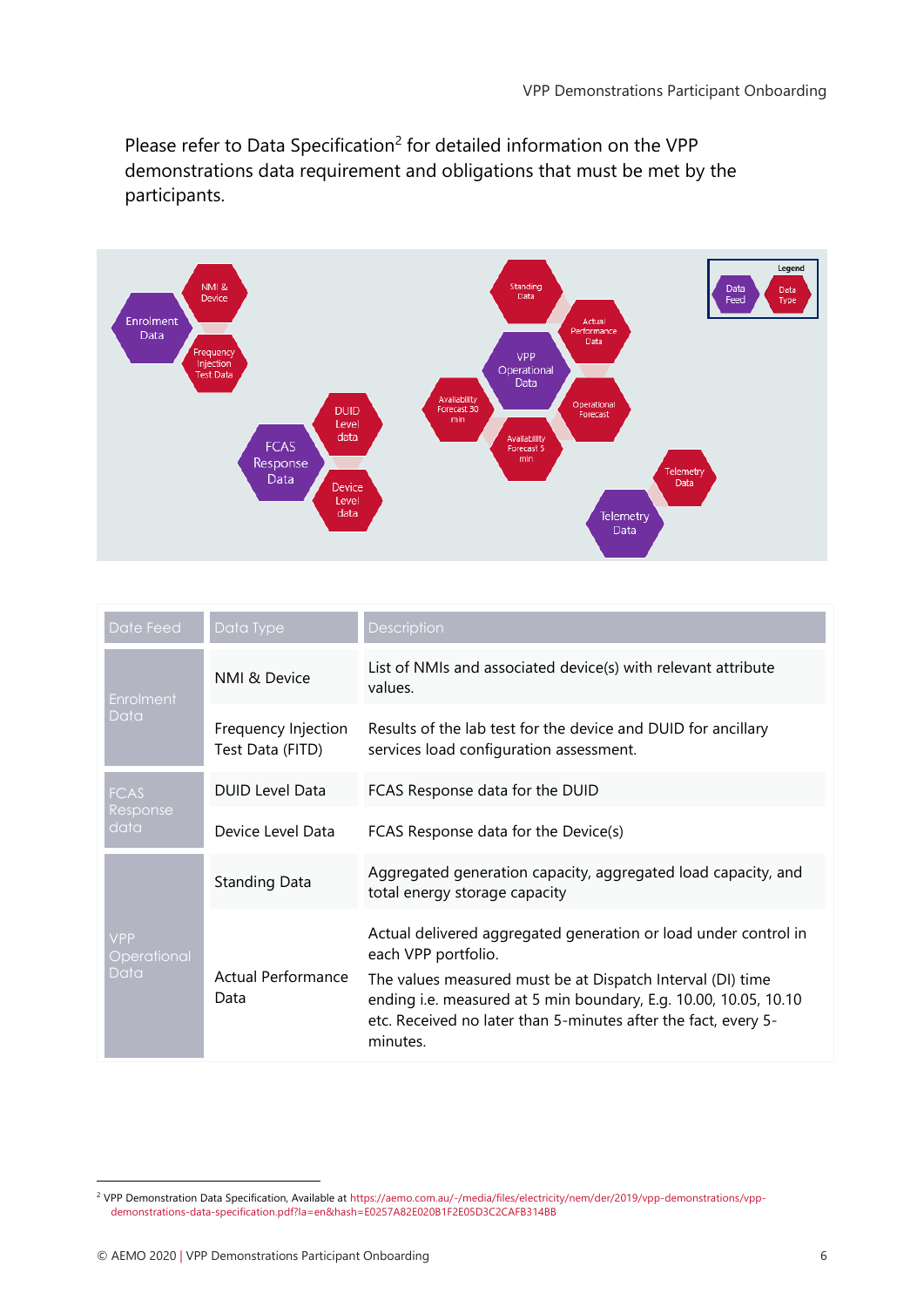| Date Feed         | Data Typ <u>e</u>                     | Description                                                                                                                                                                                                                                                                                                                                                                                                                                                                                                                                                                                 |
|-------------------|---------------------------------------|---------------------------------------------------------------------------------------------------------------------------------------------------------------------------------------------------------------------------------------------------------------------------------------------------------------------------------------------------------------------------------------------------------------------------------------------------------------------------------------------------------------------------------------------------------------------------------------------|
|                   | Operational<br>Forecast               | Forecast of aggregated generation or load under control in each<br>VPP portfolio (exclusive of any generation or load being held<br>available for FCAS enablement).<br>Re-forecast every 5-minutes.<br>The values forecasted (calculated) must be at Dispatch Interval<br>(DI) time ending i.e. forecasted at 5 min boundary, E.g. 10.00,<br>10.05, 10.10 etc                                                                                                                                                                                                                               |
|                   | <b>Availability Forecast</b><br>5 min | Available capacity of generation or load in each VPP portfolio. The<br>availability forecast is exclusive of charge and discharge<br>expectations of the storage systems, this only reflects the total<br>online capability.<br>Re-forecast every 5-minutes in the pre-dispatch time period.<br>The values forecasted (calculated) must be at Dispatch Interval<br>(DI) time ending i.e. forecasted at 5 min boundary, E.g. 10.00,<br>10.05, 10.10 etc.                                                                                                                                     |
|                   | Availability Forecast<br>30 min       | Available capacity of generation or load in each VPP portfolio. The<br>availability forecast is exclusive of charge and discharge<br>expectations of the storage systems, this only reflects the total<br>online capability.<br>Re-forecast every 30 minutes in STPASA time period.<br>The values forecasted (calculated) must be at Trading Interval (TI)<br>time ending i.e. forecasted at 30 min boundary, E.g. 10.00, 10.30,<br>11.00 etc                                                                                                                                               |
| Telemetry<br>Data | <b>Telemetry Data</b>                 | Telemetry data for each device under the portfolio. The data is<br>submitted at 5 min resolution, for all the devices under control of<br>the VPP.<br>The instantaneous values must be measured at Dispatch Interval<br>(DI) time ending i.e. measured at 5 min boundary, E.g. 10.00,<br>10.05, 10.10 etc.<br>The minimum, maximum and mean values must be measured<br>over the Dispatch Interval (DI) i.e. 5 min duration. E.g. Maximum:<br>Customer gross load should be maximum customer gross load<br>within the 5 min interval (i.e. in-between start and end of dispatch<br>interval) |

#### <span id="page-6-0"></span>**2.3 Prerequisites**

Enrolment in the VPP Demonstration program is open to registered market participants that are in the category of Market Customer (MC) or Market Ancillary Service Provider (MASP). All registered market participants are provided with a NEM Participant ID (Participant Identifier or PID) which uniquely identifies registered market participants in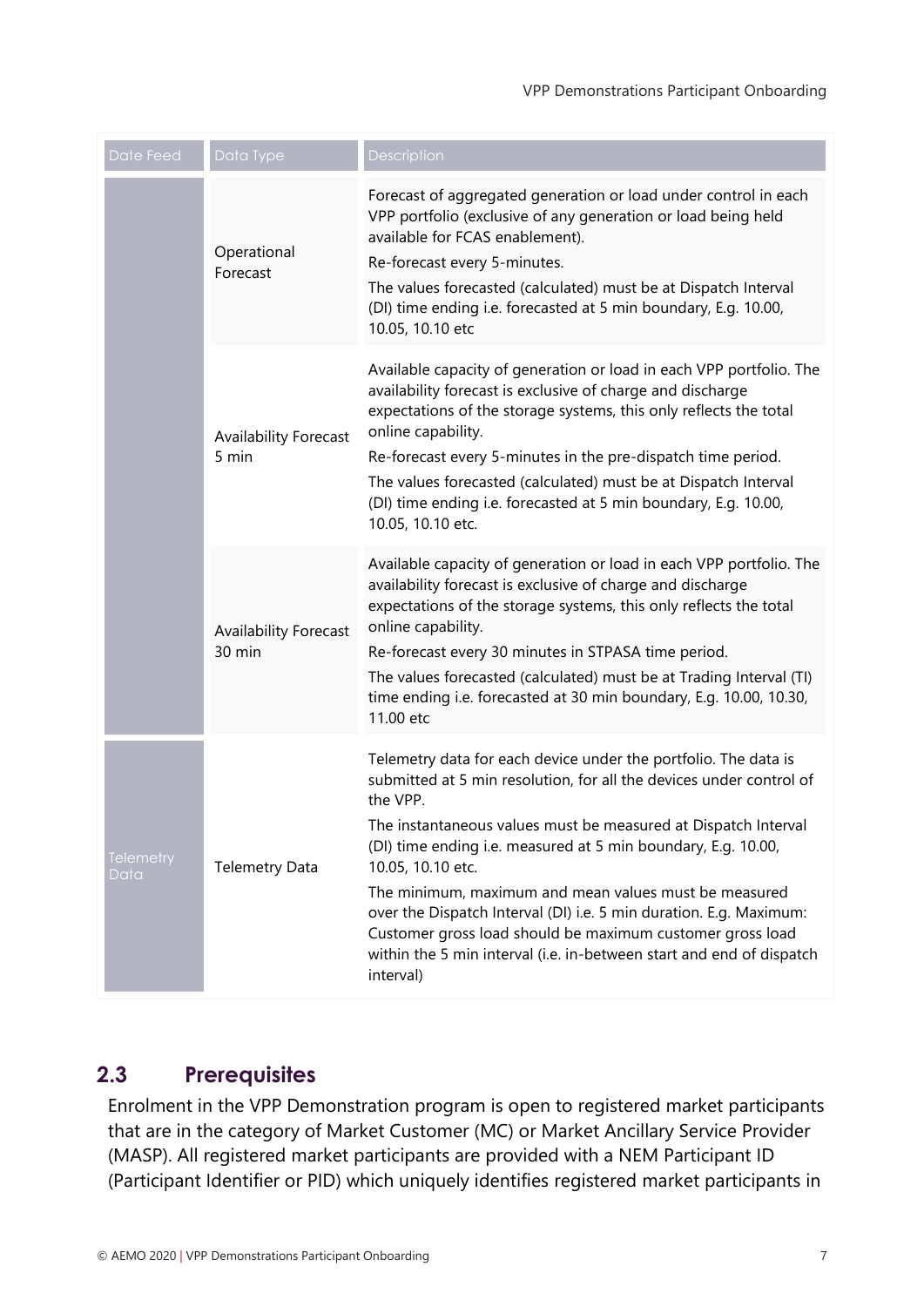AEMO systems. Participant ID is the key entity in VPP Identity and Access management implementation and framework.

*Note: If you are not a registered market participant, then you need to register as MC or MASP, this can be done in parallel with enrolling in the VPP Demonstration. Information on "How to participate in the market and register" is available on AEMO's website via the [Registration](https://aemo.com.au/en/energy-systems/electricity/national-electricity-market-nem/participate-in-the-market/registration)<sup>3</sup> page.*

- 1. MarketNet access: MarketNet is a secured private data network connection. MarketNet is required to access AEMO system. All registered market participants should have access to MarketNet.
	- MarketNet access is required to access AEMO MSATS (Market Settlement and Transfer Solution) browser and participant folders. Some examples of functionality only available over MarketNet are
		- User administration for participant users.
		- Creation of new user accounts by Participant Administrator (PAs)
		- Submitting bids/offers.
		- Receive FCAS enablement signals
- 2. Client Certificates: Separate certificates are required for pre-production and production environments



- If you are an existing market participant (MC or MASP) and are registered for e-Hub and have certificate issued by AEMO Root CA, then you can re-use these existing certificates to access VPP APIs. You will need to provide the Thumbprint of certificate and the Participant ID who will use the certificate along with the enrolment form.
- If you are an existing market participant (MC or MASP) and are registered for e-Hub, but don't have certificate issued by AEMO Root CA, then you are required to procure new certificates from AEMO. You must submit a Certificate Signing Request (CSR) along with your enrolment form.

<sup>3</sup> AEMO Registration. Available[: https://aemo.com.au/en/energy-systems/electricity/national-electricity-market-nem/participate-in-the](https://aemo.com.au/en/energy-systems/electricity/national-electricity-market-nem/participate-in-the-market/registration)[market/registration.](https://aemo.com.au/en/energy-systems/electricity/national-electricity-market-nem/participate-in-the-market/registration)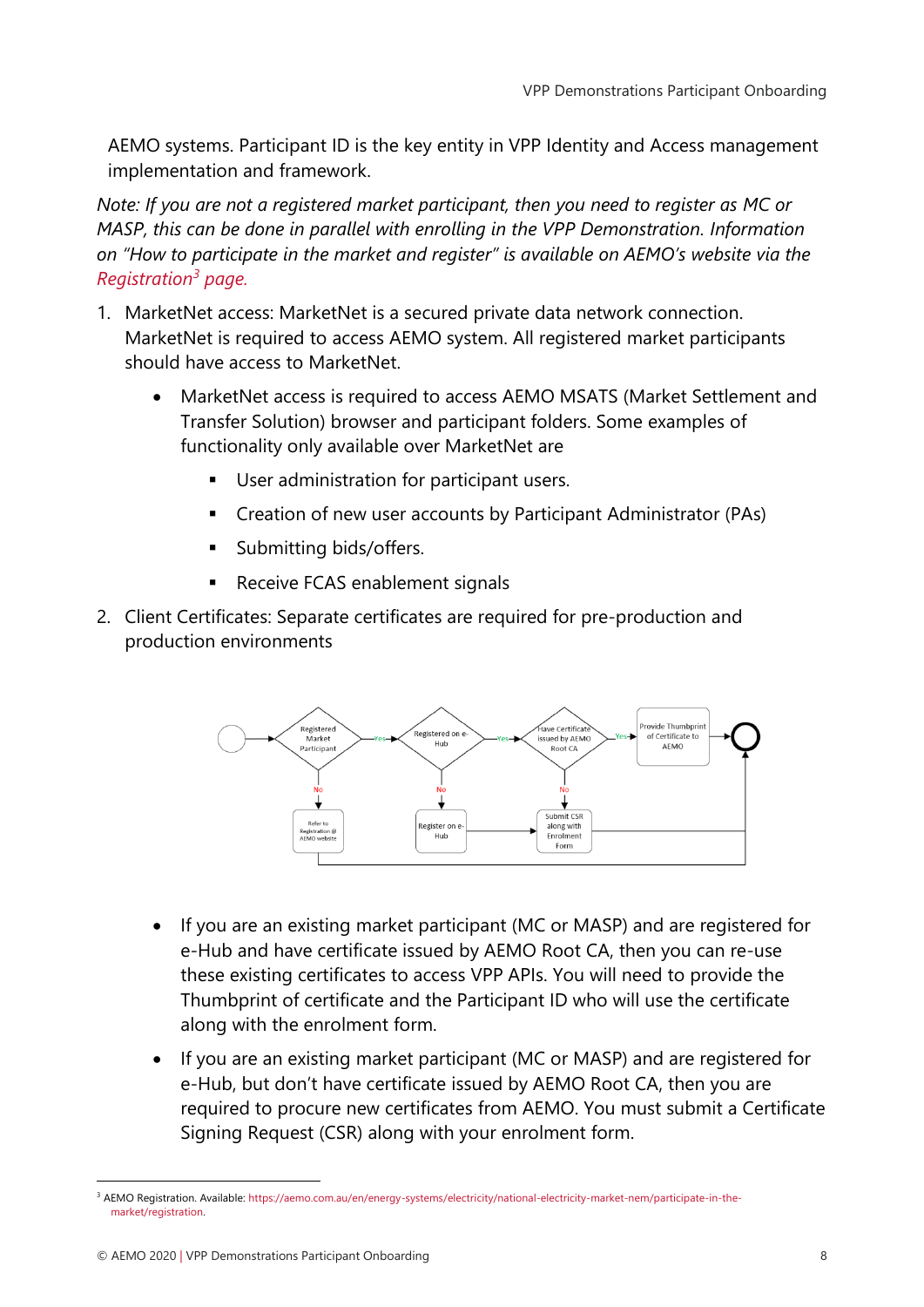• If you are an existing market participant (MC or MASP) and are not registered for e-Hub, then you will need to register for e-Hub and procure new certificates. You must submit a CSR along with your enrolment form.

Refer to the Section 4.2 in [Guide to AEMOs eHub APIs](https://www.aemo.com.au/-/media/Files/Electricity/NEM/IT-Systems-and-Change/2018/Guide-to-AEMOs-eHub-APIs.pdf) for details on how to create CSR, and obtain new certificate(s) from AEMO. *If you are the Participant Administrator and are not aware of Organisation ID, please contact AEMO [Support Hub](https://aemo.com.au/contact-us) on 1300 236 600*.

- 3. MSATS Browser Access: When you become a registered market participant (MC or MASP) you are provided access to MSATS Browser. The Participant Administrator (PA) within your organisation will be able to assign Rights to the user account in order to be able to call VPP APIs. See Section [2.6.3.](#page-13-1) for details on Rights required to successfully submit the data.
	- To access APIs in VPP pre-production environment, create user account and assign Rights in the pre-production URM (User Rights Management) accessed through pre-production MSATS browser.

#### *MSATS browser Pre-production: [https://msats.preprod.nemnet.net.au](https://msats.preprod.nemnet.net.au/)*

• To access APIs in VPP production environment, create user account and assign Rights in the production URM accessed through production MSATS browser.

#### *MSATS Browser production: [https://msats.prod.nemnet.net.au](https://msats.prod.nemnet.net.au/)*

4. Access to e-Hub: e-Hub is AEMO's communication platform supporting exchange of information between participants and AEMO. To protect the backend services, e-Hub enforces traffic limits. See [section 3.1](#page-17-2) for more information.

The e-Hub includes two components:

- An API Developer portal: for supporting messaging using web services. API definition including the swagger files are available via the API developer portal. API definition and swagger files are available publicly. VPPs are not required to register on the API developer portal but are encouraged to register on the API portal using their official email address.
	- o API Developer portal (pre-production): <https://dev.preprod.aemo.com.au/>
	- o API Developer portal (production):<https://dev.aemo.com.au/>
- An API Gateway: to connect to the API gateway, participants need SSL authentication using digital certificates

### <span id="page-8-0"></span>**2.4 Enrolment in VPP Demonstrations**

To participate in the VPP demonstrations, Market Participants will need to provide details of their proposed VPP to AEMO for Ancillary Services Load Configuration assessment. Data required for the assessment is expected to be provided via APIs. For assessment to be conducted, the applicant must submit site level information (i.e. NMI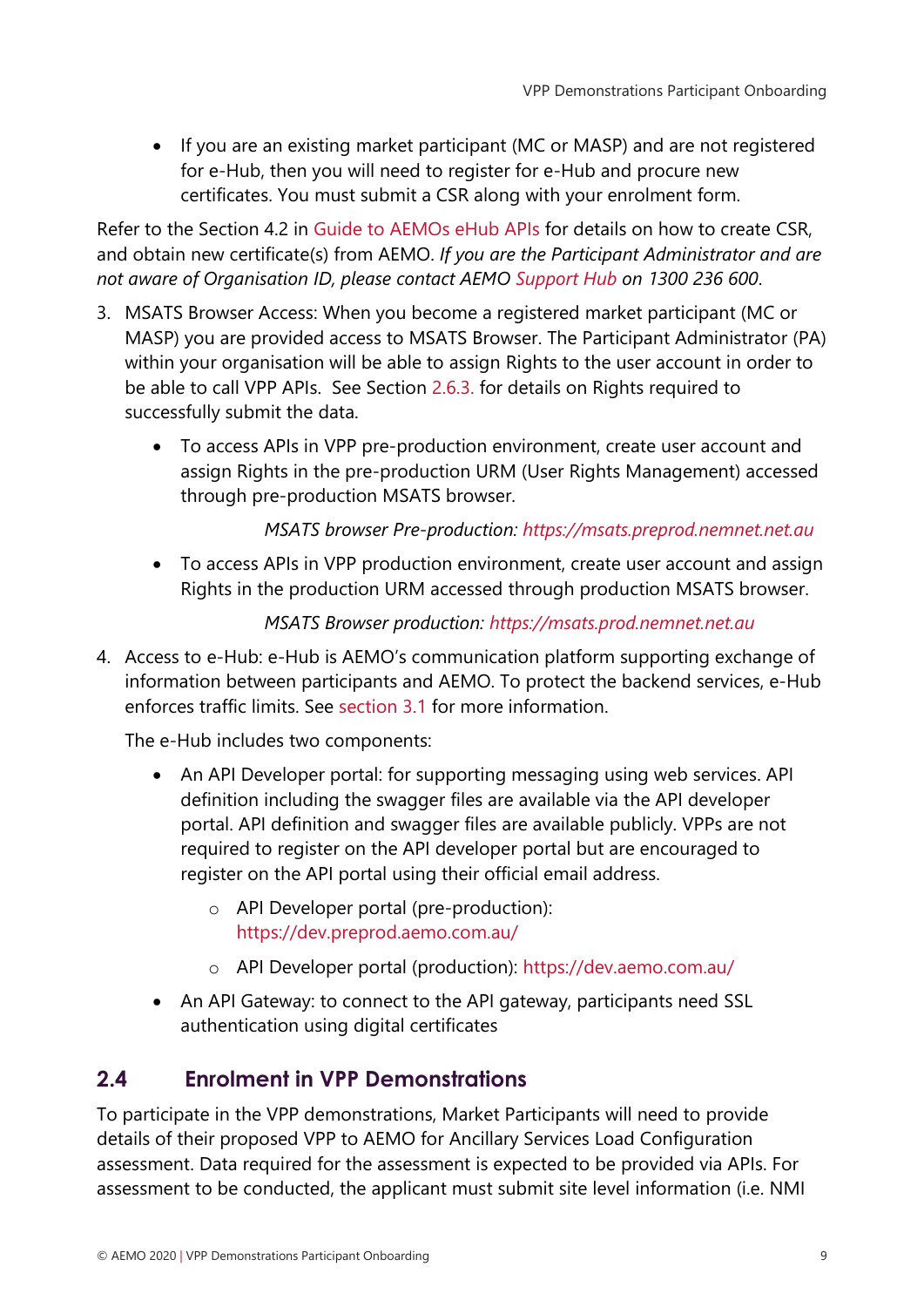and Device data) for each site, and Frequency Injection Test Data at an aggregated level i.e. for the DUID.

#### <span id="page-9-0"></span>**2.5 Enrolment Process Overview**

The following diagram highlights the various stages of the enrolment process and key outcomes in each of the stages.



- Pre-Enrolment is the stage when applicant submits enrolment form to AEMO Registration team
- During Enrolment: During this stage various steps and assessments are undertaken by AEMO teams to assess applicant's eligibility to take part in VPP demonstrations.
- Post Enrolment: Applicant is successfully enrolled in the VPP demonstrations and actively participating the Contingency FCAS market and, meeting all its data submission obligations.

#### Table 1: Enrolment steps and interface type

| Enrolment<br>step | Description                                                                                                                                                                                                                                                                                           | Method            | Outcome            |
|-------------------|-------------------------------------------------------------------------------------------------------------------------------------------------------------------------------------------------------------------------------------------------------------------------------------------------------|-------------------|--------------------|
| Pre-<br>enrolment | Applicant to submit<br>Registration application to be a MC or MASP<br>$\bullet$<br>(if required)<br>VPP enrolment form<br>$\bullet$<br>Complete Cyber Security Questionnaire<br>٠<br>Certificate Signing Request & Keys (if<br>$\bullet$<br>applicable)<br>Third-party authority (if applicable)<br>٠ | Email and<br>Post | Application logged |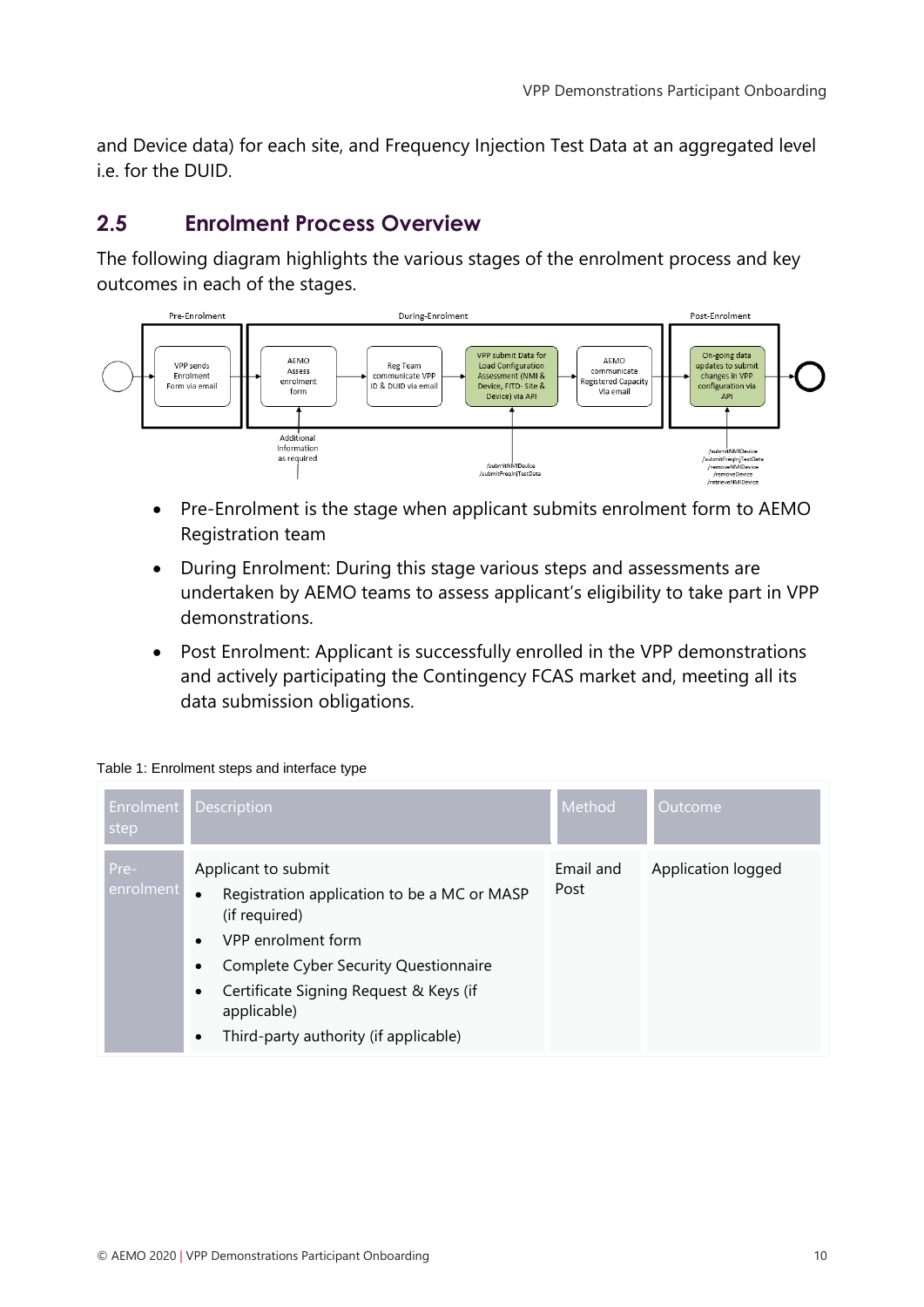#### VPP Demonstrations Participant Onboarding

| Enrolment<br>step   | Description                                                                                                                                                                                                                                                                                                                                                                                                                                                                                                                                                                                                | Method                                                                                                                          | Outcome                                                                                                                                                                                      |
|---------------------|------------------------------------------------------------------------------------------------------------------------------------------------------------------------------------------------------------------------------------------------------------------------------------------------------------------------------------------------------------------------------------------------------------------------------------------------------------------------------------------------------------------------------------------------------------------------------------------------------------|---------------------------------------------------------------------------------------------------------------------------------|----------------------------------------------------------------------------------------------------------------------------------------------------------------------------------------------|
| During<br>enrolment | AEMO to<br>Provide Signed certificates<br>$\bullet$<br>Confirm VPP ID and DUID and send data<br>request email to the applicant<br>Confirm registered capacity to VPP<br>$\bullet$<br>Applicant to<br>Provide additional information requested by<br><b>AEMO</b><br>Submit data for the ancillary service load<br>configuration assessment:<br>a: site level information i.e. NMI and<br>Device data by DUID<br>b: Frequency Injection Test Data (FITD) for<br>distinct Battery types and site (i.e. DUID)<br>c: VPP wide test to demonstrate capability<br>to deliver amount of FCAS being applied<br>for. | VPP ID and<br><b>DUID</b><br>confirmed<br>via email<br>Certificate<br>provided<br>via email<br>APIs (for<br>data<br>submission) | <b>VPP ID &amp; DUID</b><br>confirmed<br>Determination of<br>Load Configuration<br>and Capacity to<br>deliver Contingency<br>FCAS.<br>Determination of<br>enrolment in VPP<br>demonstrations |
| Post-<br>enrolment  | On-going data submission by the participant to<br>update VPP portfolio information and fleet<br>configuration<br>Sites getting added or taken off from fleet<br>FCAS response verification data<br>VPP Operational data (including Aggregated<br>and Telemetry data)                                                                                                                                                                                                                                                                                                                                       | APIs                                                                                                                            | Manage VPP's fleet<br>capacity and<br>configuration                                                                                                                                          |

#### **Pre-Enrolment**

#### **2.5.1 Submit Complete Enrolment form**

VPP Demonstrations applicants should submit [VPP enrolment form](https://aemo.com.au/-/media/files/electricity/nem/der/2019/vpp-demonstrations/vpp-demonstrations-enrolment-form.docx?la=en&hash=806A6B2661EDB1EB5C4094489B14A4CA) via Email (complete application together with all required attachments) to [VPPEnrolment@aemo.com.au](mailto:VPPEnrolment@aemo.com.au)

Applicants are also required to submit original hand signed copy of the VPP enrolment form by post to:

*Australian Energy Market Operator Ltd., Attention: Onboarding team, Level 2, 20 Bond Street, Sydney NSW 2000*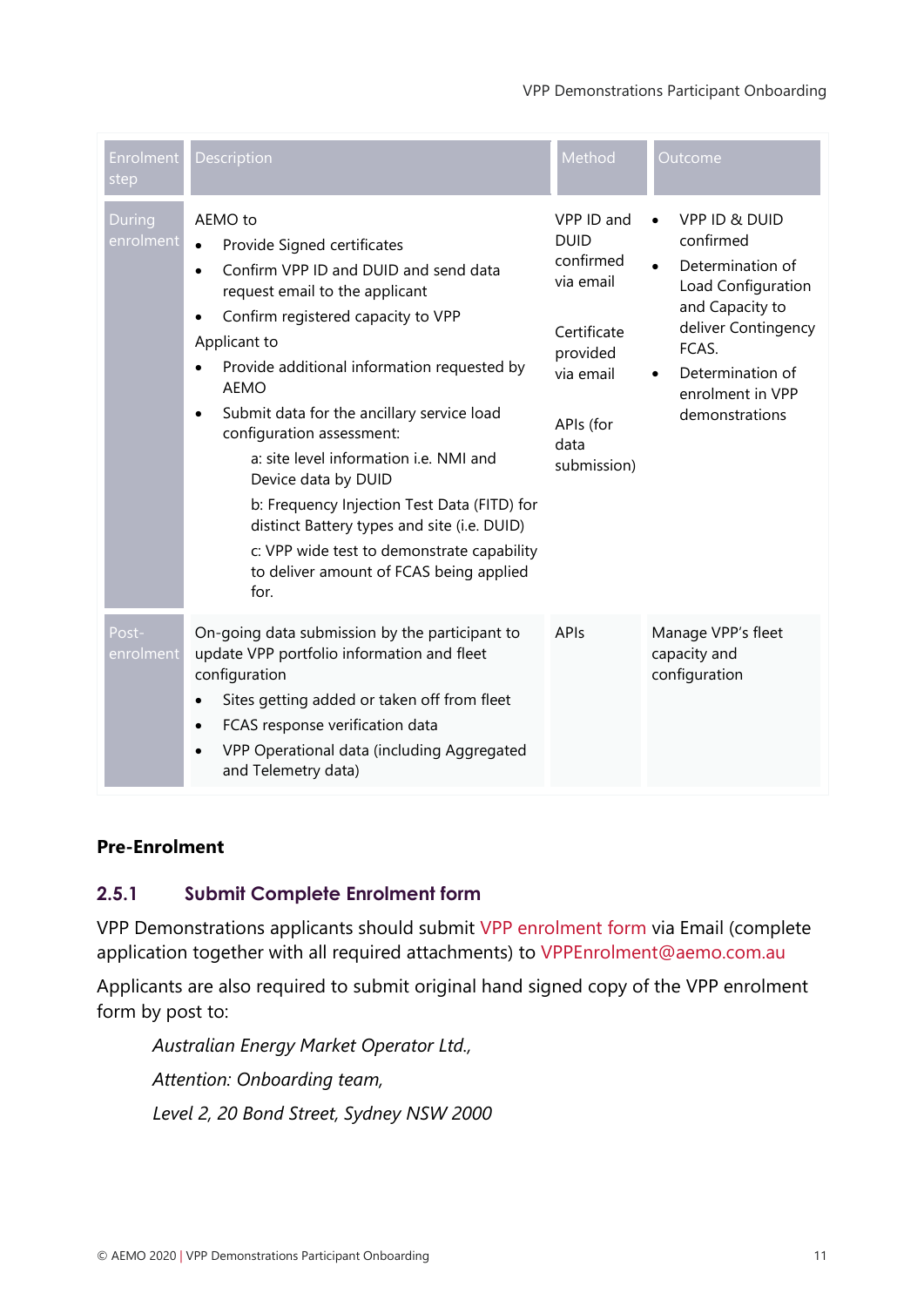#### **2.5.2 Third-party Authority (if applicable)**

Applicants must provide a letter of authority if they require AEMO to liaise with a third party at any stage of enrolment process and for on-going data submission during the life of the VPP Demonstrations. This authority will allow AEMO to engage with your nominated third-party.

In case the applicant wants a third-party to engage with AEMO for integrating with the VPP APIs then in addition to VPP enrolment form, applicant to submit:

- Certificate Signing Request (if applicable, for details please [refer to section 2.4.1\)](#page-13-2)
- Letter of Authority from CEO/ Director of <participants> to AEMO stating that <3rd Party> are acting on behalf of <Participant> for VPP demonstrations purposes, and therefore AEMO can communicate directly with  $\langle 3^{rd}$  parties  $>$  with respect to VPP matters.

Any 3<sup>rd</sup> party data provider details must be provided in the enrolment form. Please refer to [letter-of-authority-template.docx](https://aemo.com.au/-/media/files/electricity/nem/participant_information/new-participants/letter-of-authority-template.docx?la=en) available on AEMO website.

#### **2.5.3 AEMO confirm receipt of Enrolment Application**

Upon receipt of the completed application and Letter of Authority (if applicable), AEMO Registration team will lodge the application and confirm receipt of application to the applicant via email.

#### **During Enrolment**

#### **2.5.4 AEMO Assess VPP Enrolment Form**

Upon lodgement of the application, AEMO will assess the application. AEMO Registration team may request additional information or clarification of the information contained in the Application within 5 business days (clause 2.3.5(c) of the *Rules*). If such a request is made, applicant must supply the additional information or clarification within 15 business days of AEMO's request (clause 2.3.5(d) of the Rules).

Besides requesting additional information or clarification of the information contained in the Application, Registration team will also confirm below system configuration information with the applicant.

- VPP ID and VPP Name
- DUID and DUID Name

#### **2.5.5 Acknowledgement on VPP Configuration & Data Request Email**

Once the system configuration information is confirmed, Registration team will send a request to the applicant to submit site level information (NMI & Device data) and FITD data for the DUID via APIs. The applicant must submit completed lists of data and satisfy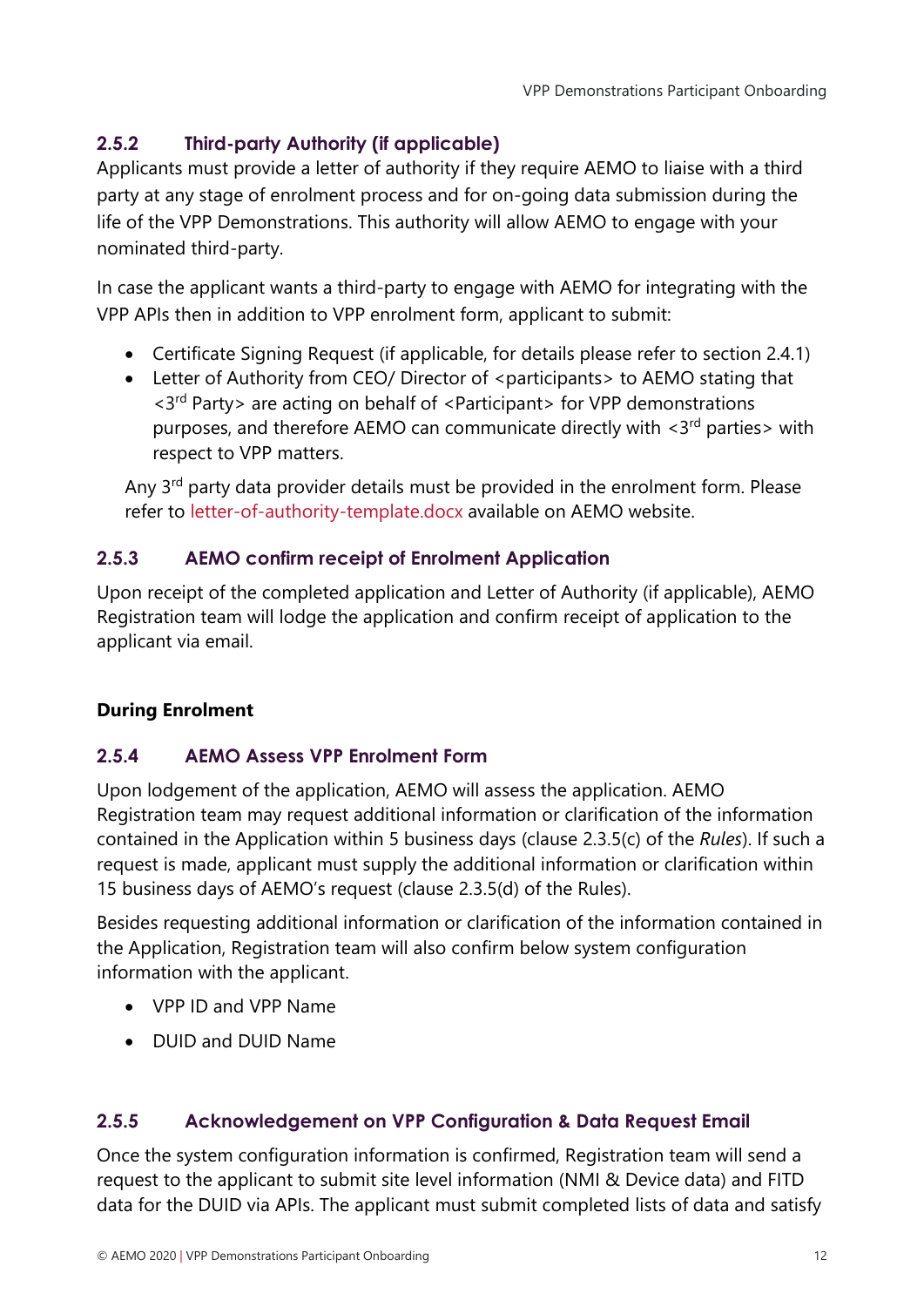AEMO that the applicant will be capable of meeting or exceeding the relevant performance standards and specifications. This data will be assessed prior to the enrolment application being approved.

#### **2.5.6 Signed Certificates**

AEMO Integration Competency Centre (ICC) will provide the signed certificates via email to the applicant.

#### **Post Enrolment**

#### **2.5.7 On-going data submission**

Post VPP enrolment, VPP participants (i.e. enrolled applicants) are required to consume the Enrolment, FCAS and Operational and Telemetry data APIs to continually keep their portfolio information updated and provide data as specified in Data Specification and requirements of the VPP demonstration.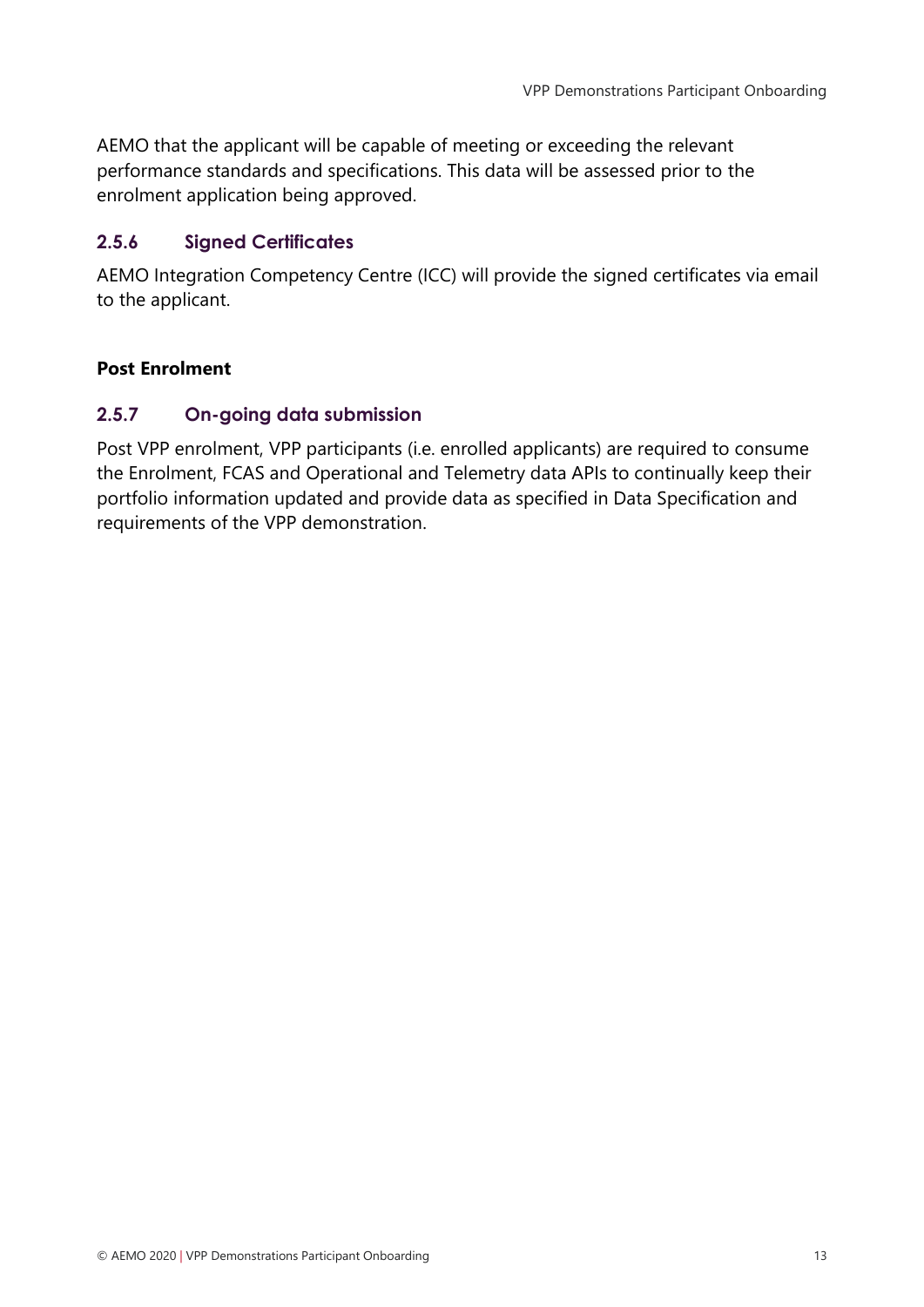### <span id="page-13-0"></span>**2.6 Participant on-boarding on API GW & MSATS for VPP APIs**

#### <span id="page-13-2"></span>**2.6.1 Submit CSR and get new certificates**

VPP APIs connections use two-way SSL (mTLS) certificates to secure the transport layer between participant and AEMO's systems. AEMO issues the two-way SSL (mTLS) certificates to participants on request. Distinct Certificates are required for Pre-Production and Production environments.

If applicable, VPP Demonstration applicant should submit CSR as part of the enrolment application to VPP Demonstrations (see section 2.3, #3).

Please refer to section 4.2 'Obtain a new certificate' (p25+) of the documentation available on the AEMO website: [Guide to AEMO's eHub APIs](https://www.aemo.com.au/-/media/Files/Electricity/NEM/IT-Systems-and-Change/2018/Guide-to-AEMOs-eHub-APIs.pdf)

#### **2.6.2 User Account**

AEMO's MSATS system is central to the authentication process that occurs when VPP APIs are called. Participant can use an existing user account or create a new user account. Participant Administrators (PAs) in your organisation can create and manage user accounts. PAs also assigns Rights to the user account.

*For more information on creation and management of User Accounts refer to [Guide to](https://aemo.com.au/-/media/files/electricity/nem/retail_and_metering/market_settlement_and_transfer_solutions/guide_to_user_rights_management.pdf)  [User Rights Management](https://aemo.com.au/-/media/files/electricity/nem/retail_and_metering/market_settlement_and_transfer_solutions/guide_to_user_rights_management.pdf)*

#### <span id="page-13-1"></span>**2.6.3 Required Rights for the user account**

PAs must assign the rights to the correct user account in order to be able to call VPP APIs. This is required for both pre-production and production environments.

See below the Rights for each data feed type. For;

- Registration (Enrolment) APIs use and assign "MMS\_VPP\_REGISTRATION"
- FCAS Response Data APIs use and assign "MMS\_VPP\_FCAS"
- VPP Operational Data use and assign "MMS\_VPP\_OPS"
- Telemetry Data use and assign "MMS\_VPP\_TELEMETRY"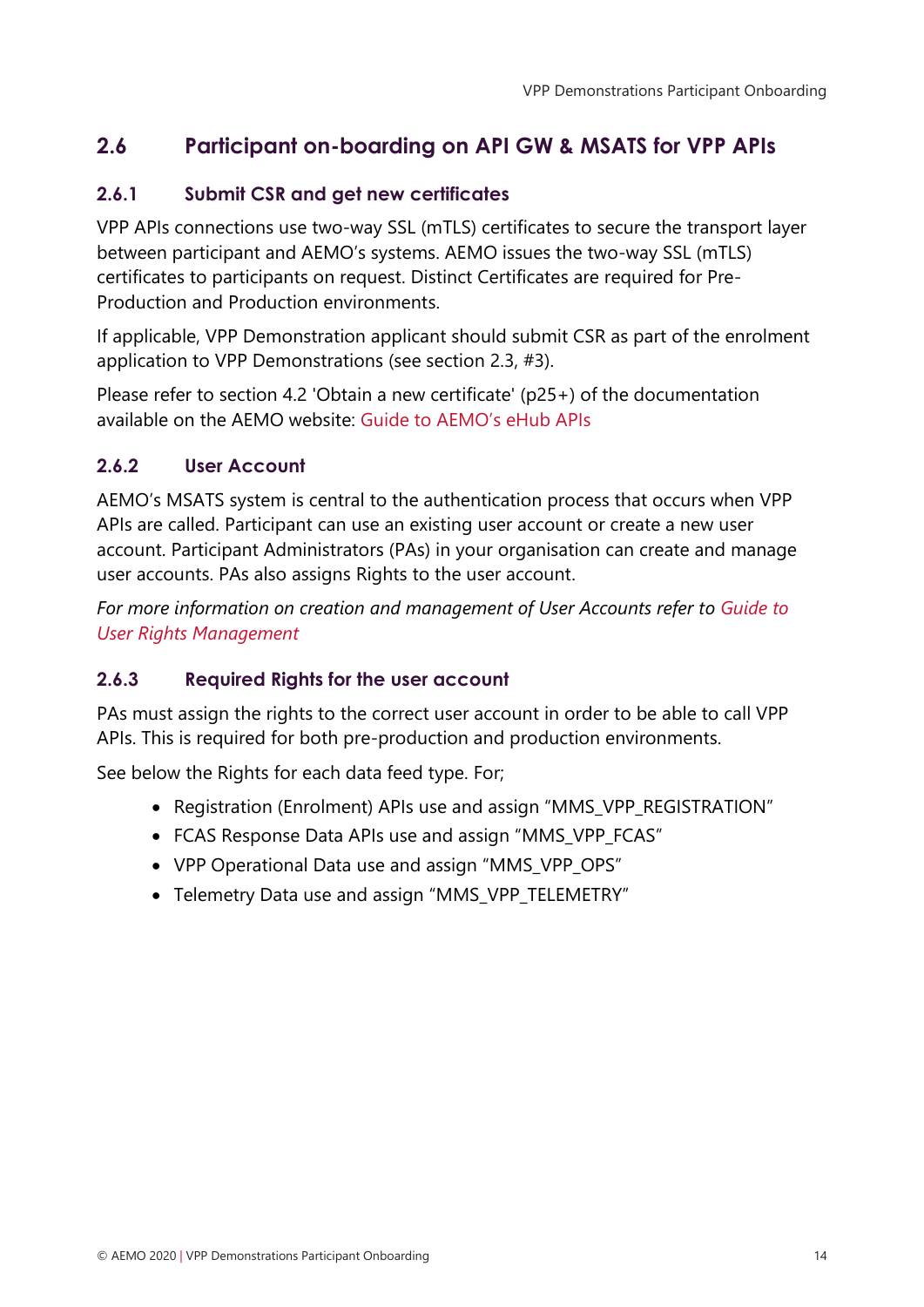#### VPP Demonstrations Participant Onboarding

| Data Feed<br><b>Type</b>        | <b>API End Point</b>                        | <b>Resource Name</b>     | Method      | <b>MSATS Entity Name</b> | <b>MSATS Entity</b><br>Description    |
|---------------------------------|---------------------------------------------|--------------------------|-------------|--------------------------|---------------------------------------|
| Registration                    |                                             | submitNMIDevices         | <b>POST</b> |                          | <b>VPP Registration</b><br>API access |
| (Enrolment)                     |                                             | removeNMIDevices         | <b>POST</b> |                          |                                       |
|                                 | /NEMWholesale/DER/vpp/registration/<br>v1/  | removeDevices            | <b>POST</b> | MMS_VPP_REGISTRATION     |                                       |
|                                 |                                             | getNMIDevices            | <b>GET</b>  |                          |                                       |
|                                 |                                             | submitFreqInjTestData    | <b>POST</b> |                          |                                       |
| <b>FCAS</b><br>Response<br>Data | /NEMWholesale/DER/fcas/assessment/<br>v1/   | submitDuidResponse       | <b>POST</b> | MMS_VPP_FCAS             | <b>VPP FCAS Entity</b>                |
|                                 |                                             | submitDeviceResponse     | <b>POST</b> |                          |                                       |
| <b>VPP</b><br>Operational       | /NEMWholesale/DER/vpp/opsdata/v1/           | submitStandingData       | <b>POST</b> |                          |                                       |
| Data                            |                                             | submitActualPerfData     | <b>POST</b> |                          |                                       |
|                                 |                                             | submitOpsForecast        | <b>POST</b> | MMS_VPP_OPS              | VPP Ops Data                          |
|                                 |                                             | submitAvailForecast5Min  | <b>POST</b> |                          |                                       |
|                                 |                                             | submitAvailForecast30Min | <b>POST</b> |                          |                                       |
| Telemetry<br>Data               | /NEMWholesale/DER/vpp/telemetrydat<br>a/v1/ | submitTelemetryData      | <b>POST</b> | MMS_VPP_TELEMETRY        | <b>VPP Telemetry</b><br>Data rights   |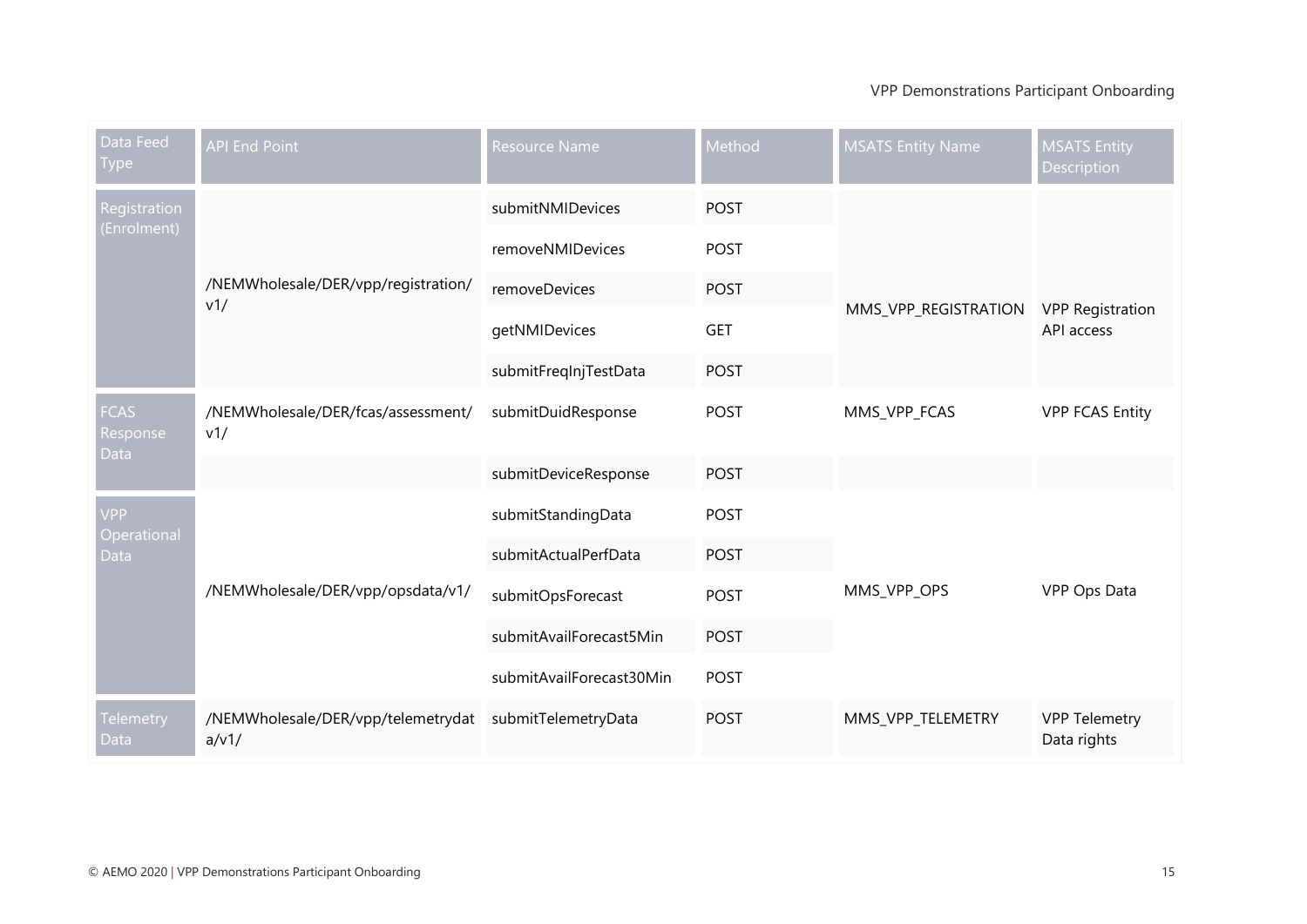### <span id="page-15-0"></span>**2.7 Accessing AEMO's VPP API's**

#### **2.7.1 API Developer Portal**

AEMO's VPP APIs are exposed through public internet and are hosted in AEMO e-Hub. These APIs are not accessible through MarketNet.

| <b>API Portal</b>     | <b>URL</b>                       |
|-----------------------|----------------------------------|
| <b>Pre-Production</b> | https://dev.preprod.aemo.com.au/ |
| <b>Production</b>     | https://dev.aemo.com.au/         |

API details, including Swagger files, are available via AEMO's API Portal. At present the API definition is publicly accessible. VPPs are not required to sign up on the API developer portal.

To begin using VPP APIs

- Access API Portal
- View documentation on APIs and access swagger files
- Use certificate issued by AEMO

#### **2.7.2 Documentation for VPP API's**

Participants can access API documentation using the following URLs. The Guide to VPP Demonstration APIs<sup>4</sup> published on AEMO website provides detailed information on all the APIs. The information provided in the guide covers payload structure, message codes, and any business and data validation rules implemented in APIs.

| <b>Information Set</b>         | <b>URLs</b>                                                                   |
|--------------------------------|-------------------------------------------------------------------------------|
| <b>Enrolment Data</b>          | https://dev.aemo.com.au/docs/aemo-vpp-enrolment-api/1/overview                |
| <b>FCAS Response</b><br>Data   | https://dev.aemo.com.au/docs/aemo-vpp-fcas-api/1/overview                     |
| <b>VPP Operational</b><br>Data | https://dev.aemo.com.au/docs/aemo-vpp-operations-forecast-data-api/1/overview |
| <b>Telemetry Data</b>          | https:// dev.aemo.com.au/docs/vpp-telemetry-data-api/1/overview               |

<sup>4</sup> Web link to be updated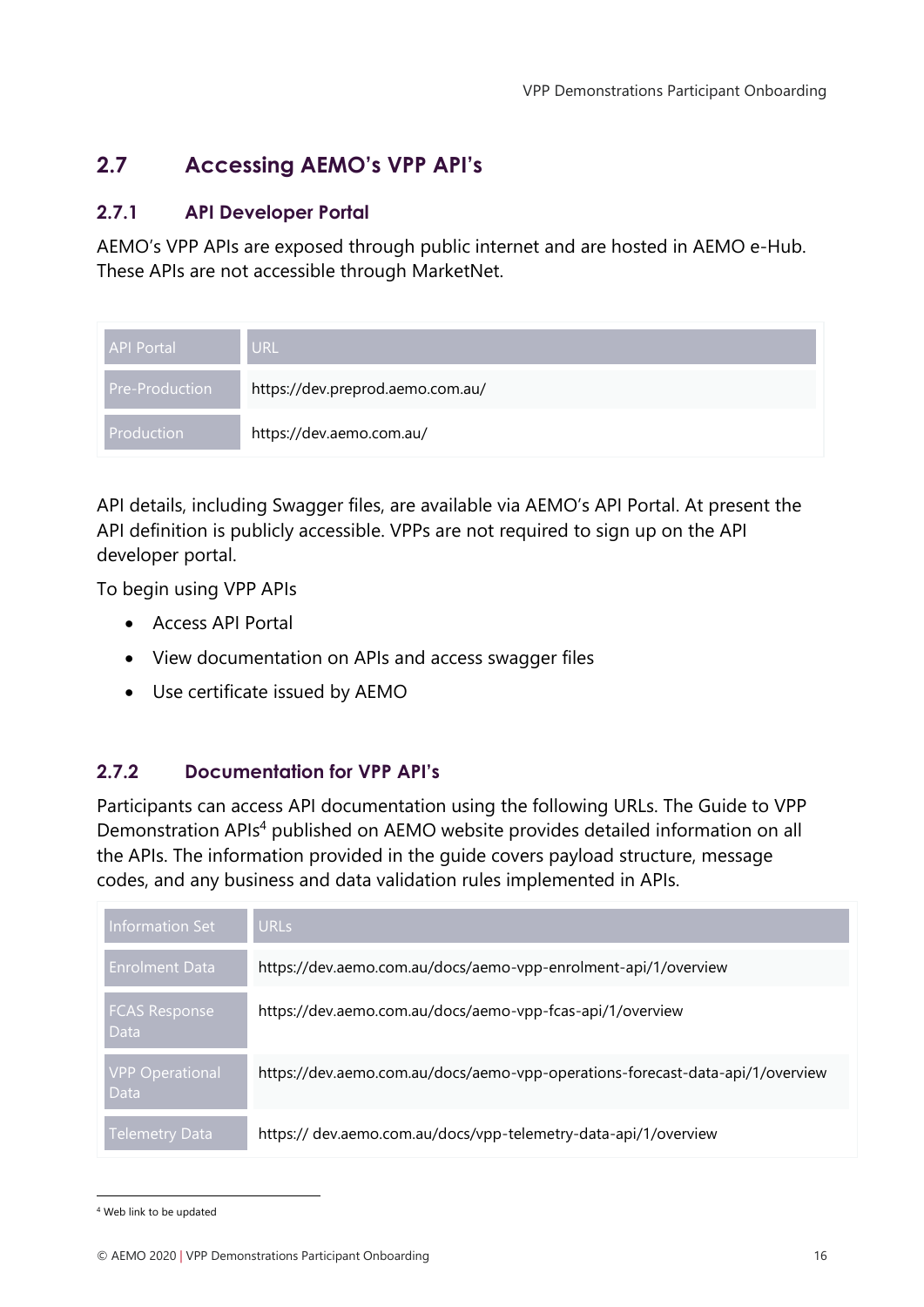#### **2.7.3 API authentication and authorisation**

API connections use two way SSL(mTLS) certificates to secure the transport layer between participant and AEMO's systems. AEMO will provide the signed certificates to the participant via email.

All API calls are authenticated and authorised via Basic HTTP authentication using a username and password assigned by the company's Participant Administrator. The Participant Administrator (PA) will provide the username and password to the API development team.

*Please note: Password expires every 90 days, due to current system constraint AEMO does not send out password expiry notification*

#### **2.7.4 VPP API URLs/end point**

Participants can access APIs via following URLs.

| l Environment     | <b>URLs</b>                                     | <b>Connection</b> |
|-------------------|-------------------------------------------------|-------------------|
| Pre-production    | https://partner.api.preprod.aemo.com.au/{proxy} | mTLS              |
| <b>Production</b> | https://partner.api.aemo.com.au/{proxy}         | mTLS              |

#### <span id="page-16-0"></span>**2.8 Support process when API's unavailable**

In the event when participants are facing issues with submitting data via APIs, they must raise a ticket with AEMO Support Hub by calling 1300 236 600. VPP support is available during normal business hours.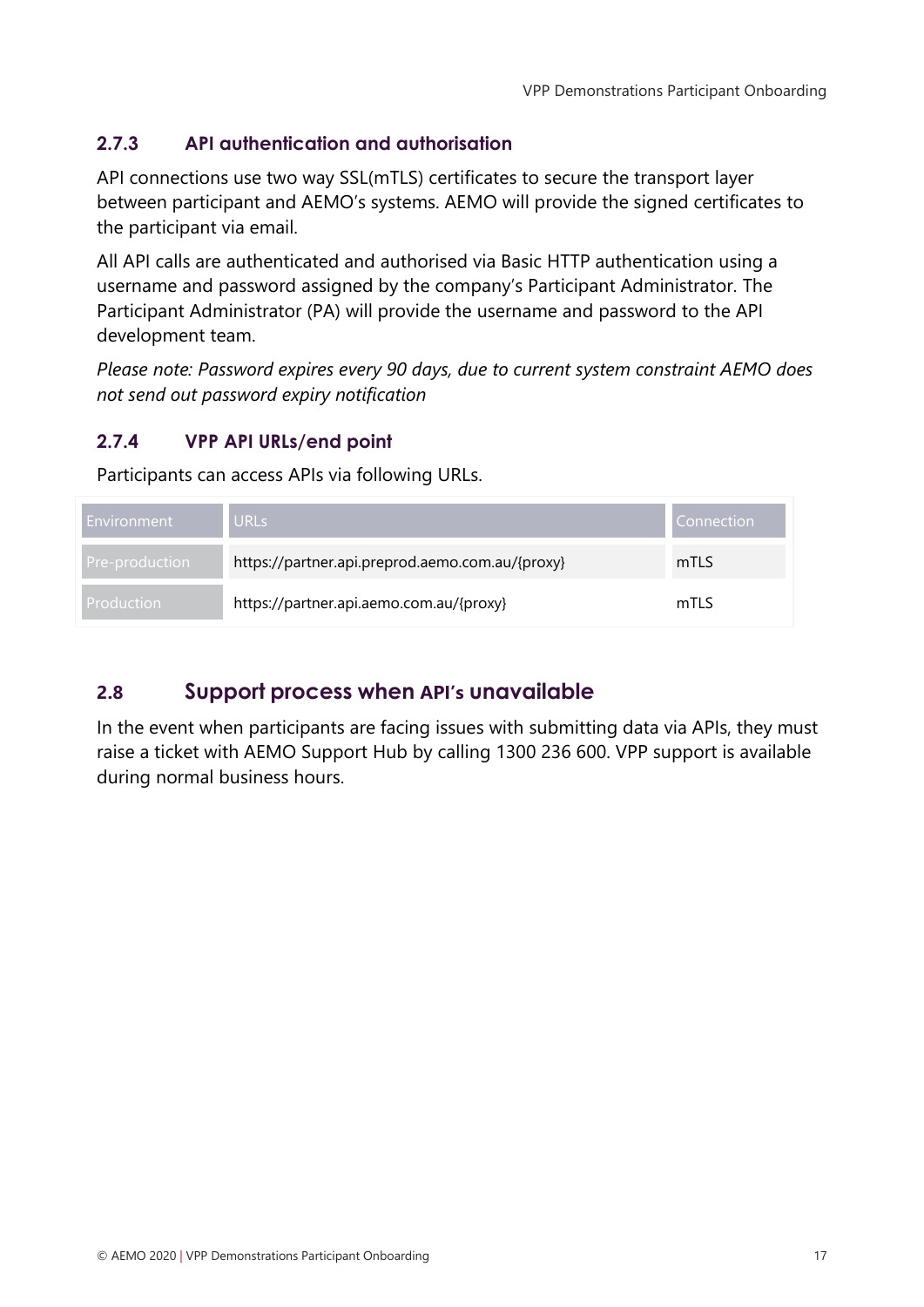# <span id="page-17-0"></span>3. Performance Metrics

## <span id="page-17-1"></span>**3.1 Environment Details and API GW Configuration**

| Environment                                      | <b>URLs</b>                                     | <b>API GW</b><br><b>Spiking Limit</b><br>(per<br>participant) | <b>API GW</b><br>Throttling<br>Limit (per<br>participant) |
|--------------------------------------------------|-------------------------------------------------|---------------------------------------------------------------|-----------------------------------------------------------|
| Pre-production base<br><b>URL</b>                | https://partner.api.preprod.aemo.com.au/{proxy} |                                                               |                                                           |
| <b>Production base URL</b>                       | https://partner.api.aemo.com.au/{proxy}         |                                                               |                                                           |
| <b>Enrolment Data</b><br>Proxy path              | /NEMWholesale/DER/vpp/registration/v1/          | 1,200<br>requests per<br>minute                               | 1,000<br>requests<br>per minute                           |
| FCAS Response Data<br>Proxy path                 | /NEMWholesale/DER/fcas/assessment/v1/           | 1,200<br>requests per<br>minute                               | 1,000<br>requests<br>per minute                           |
| <b>VPP Operational</b><br>data Proxy path        | /NEMWholesale/DER/vpp/opsdata/v1/               | 1,200<br>requests per<br>minute                               | 1,000<br>requests<br>per minute                           |
| <b>Telemetry Data</b><br>endpoints Proxy<br>path | /NEMWholesale/DER/vpp/telemetrydata/v1/         | 1,200<br>requests per<br>minute                               | 1,000<br>requests<br>per minute                           |

## <span id="page-17-2"></span>**3.2 Baseline performance metrics**

| Data Feed<br><b>Type</b>    | <b>Resource Name</b>  | Payload Size<br>(MB) | Max number of records/<br>payload | <b>Bundling</b><br>Allowed |
|-----------------------------|-----------------------|----------------------|-----------------------------------|----------------------------|
| Registration<br>(Enrolment) | submitNMIDevices      | 2                    | ~2,200                            | N                          |
|                             | removeNMIDevices      | 2                    | ~2.200                            | N                          |
|                             | removeDevices         | 2                    | ~2.200                            | N                          |
|                             | getNMIDevices         | n.a.                 | n.a.                              | N                          |
|                             | submitFreqInjTestData | 2                    | ~8.300                            | N                          |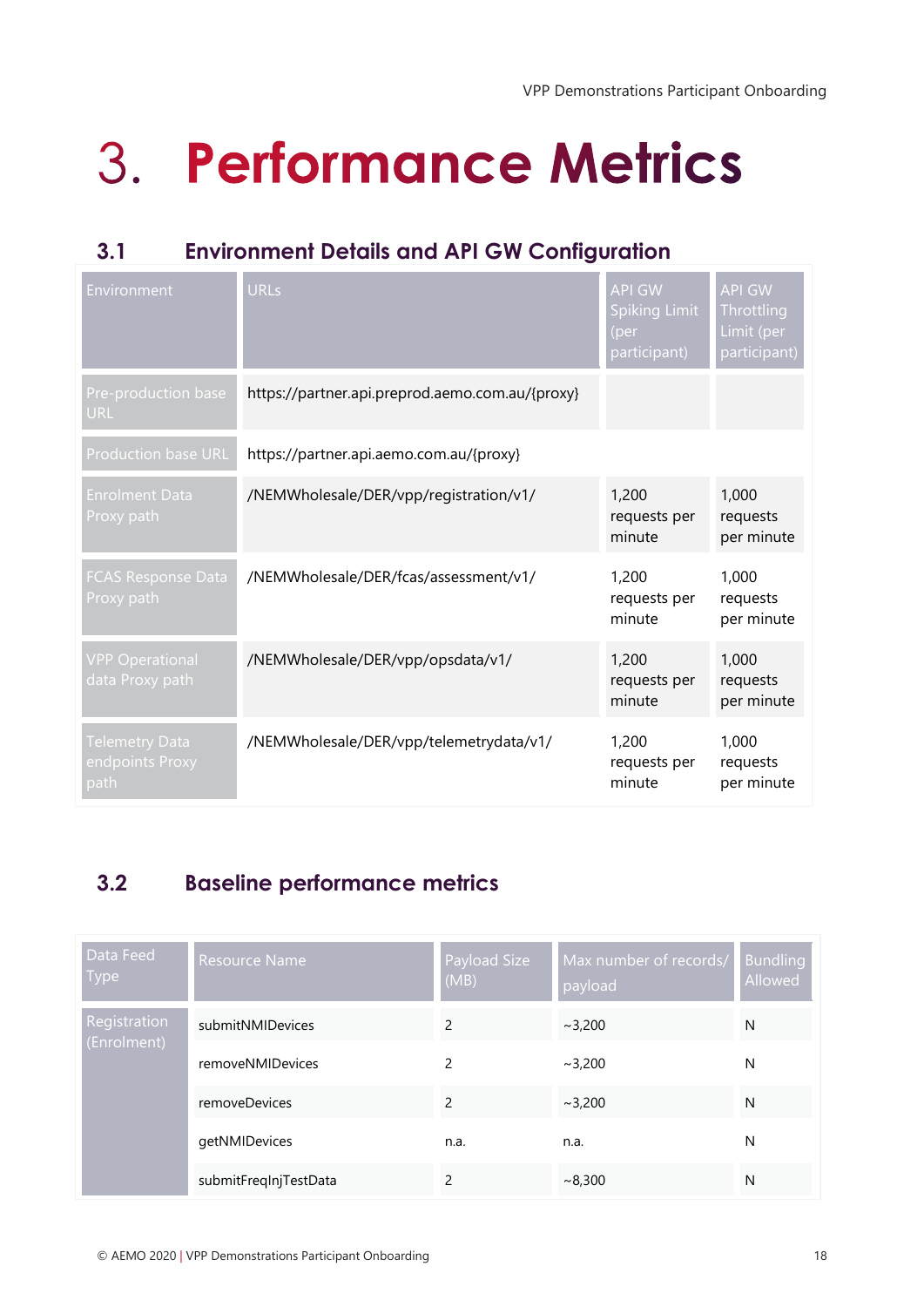#### VPP Demonstrations Participant Onboarding

| Data Feed<br><b>Type</b>  | <b>Resource Name</b>     | Payload Size<br>(MB) | Max number of records/<br>payload | <b>Bundling</b><br>Allowed |
|---------------------------|--------------------------|----------------------|-----------------------------------|----------------------------|
| <b>FCAS</b><br>Response   | submitDuidResponse       | 2                    | ~10,200                           | N                          |
| data                      | submitDeviceResponse     | $\overline{c}$       | ~10,200                           | $\mathsf{N}$               |
| <b>VPP</b><br>Operational | submitStandingData       | < 1                  | 1                                 | N                          |
| Data                      | submitActualPerfData     | < 1                  | $\mathbf{1}$                      | $\mathsf{N}$               |
|                           | submitOpsForecast        | < 1                  | 576                               | N                          |
|                           | submitAvailForecast5Min  | < 1                  | 576                               | $\mathsf{N}$               |
|                           | submitAvailForecast30Min | < 1                  | 384                               | N                          |
| Telemetry<br>Data         | submitTelemetryData      | 2                    | $~\sim 2000$                      | N                          |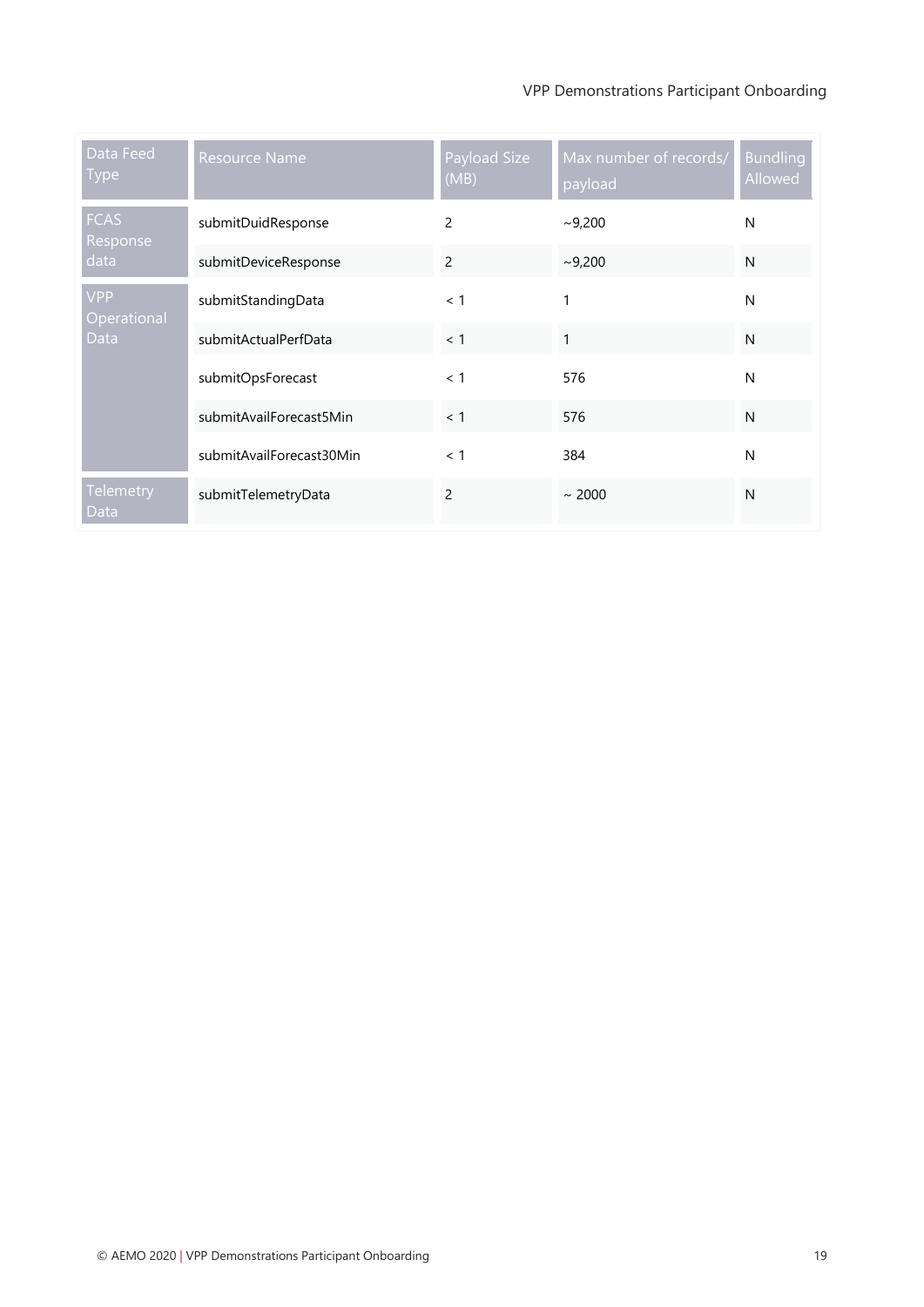# <span id="page-19-0"></span>4. Glossary

| Term                                            | Explanation                                                                                                                         |
|-------------------------------------------------|-------------------------------------------------------------------------------------------------------------------------------------|
| <b>APL</b>                                      | Application Programming Interface                                                                                                   |
| <b>VPP</b>                                      | <b>Virtual Power Plant</b>                                                                                                          |
| <b>AEMO</b>                                     | Australian Energy Market Operator                                                                                                   |
| <b>AEST</b>                                     | Australian Eastern Standard Time                                                                                                    |
| <b>DER</b>                                      | <b>Distributed Energy Resources</b>                                                                                                 |
| <b>DNPS</b>                                     | Distribution Network Service Provider                                                                                               |
| <b>API GW</b>                                   | <b>API Gateway</b>                                                                                                                  |
| <b>EMMS</b>                                     | Electricity Market Management System; software, hardware, network and<br>related processes to implement the wholesale energy market |
| <b>MSATS</b>                                    | Market Settlement and Transfer Solution for Retail                                                                                  |
| <b>NEM</b>                                      | National Electricity Market, also referred as market in this document                                                               |
| <b>NER</b>                                      | <b>National Electricity Rules</b>                                                                                                   |
| <b>NMI</b>                                      | National Metering Identifier for electricity meters                                                                                 |
| <b>DUID</b>                                     | Dispatchable unit identifier                                                                                                        |
| <b>CSR</b>                                      | <b>Certificate Signing Request</b>                                                                                                  |
| <b>MC</b>                                       | Market Customer (aka Retailer), who purchases electricity from the spot<br>market.                                                  |
| <b>MASP</b>                                     | Market Ancillary Service Provider, is a market participant which provide<br>Frequency Control Ancillary Services (FCAS)             |
| <b>NEM Time</b>                                 | Also referred as Market Time. This is the AEST time.                                                                                |
| <b>Participant ID (PID)</b>                     | Unique identifier for a Participant.                                                                                                |
| <b>Participant</b><br><b>Administrator (PA)</b> | Participant Account having administrative privileges for the participant                                                            |
| <b>MarketNet</b>                                | A virtual private network to access AEMO's Market System. All market<br>participants require access to MarketNet                    |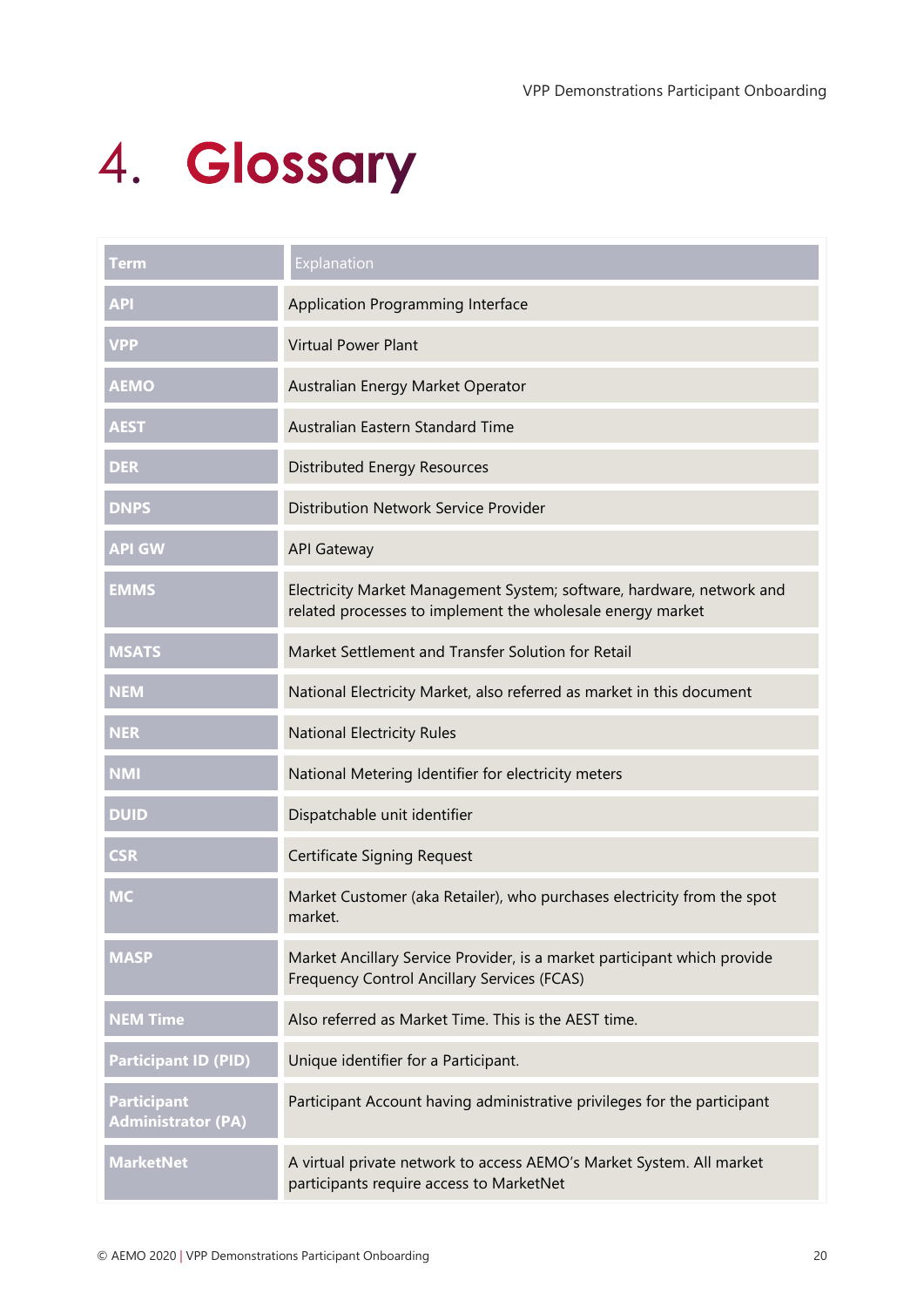| <b>Term</b>         | Explanation                                                                                                                                  |
|---------------------|----------------------------------------------------------------------------------------------------------------------------------------------|
| <b>APIGEE</b>       | AEMO API Management Platform i.e. API GW                                                                                                     |
| <b>CSR</b>          | Certificate Signing Request                                                                                                                  |
| <b>URM</b>          | User Rights Management                                                                                                                       |
| <b>Swagger File</b> | This file describes the structure of the API, It specifies the format (URL,<br>method, and representation) to describe RESTful web services. |
| <b>HTTP</b>         | Hyper Text Transfer Protocol                                                                                                                 |
| mTLS                | Mutual TLS (Transport Layer Security)                                                                                                        |
| <b>SSL</b>          | Secure Sockets Layer                                                                                                                         |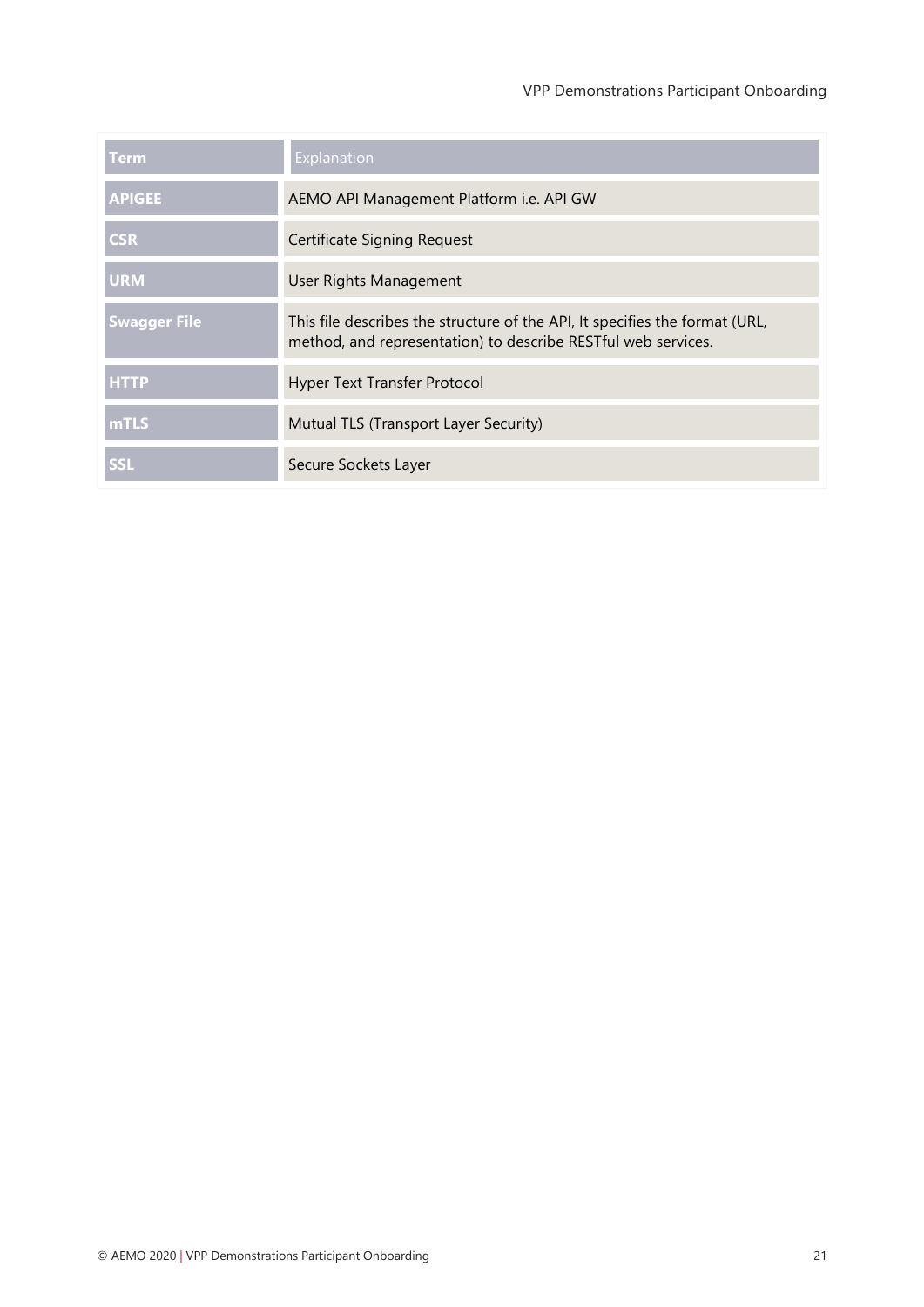# <span id="page-21-0"></span>5. Appendix

# <span id="page-21-1"></span>**5.1 Key Contacts in VPP**

| <b>Contact Name</b>           | When to contact                                          | Email                    |
|-------------------------------|----------------------------------------------------------|--------------------------|
| <b>VPP Enrolment</b><br>Email | For any Registration and enrolment related<br>queries    | VPPEnrolment@aemo.com.au |
| <b>VPP Support</b><br>Email   | VPP Support team email                                   | VPP_support@aemo.com.au  |
| DER Program                   | General VPP enquiries and related DER Program<br>queries | DERProgram@aemo.com.au   |

# <span id="page-21-2"></span>**5.2 Quick references**

| Description                                              | Location/Link                                                                                                                       |
|----------------------------------------------------------|-------------------------------------------------------------------------------------------------------------------------------------|
| <b>AEMO Website - VPP Details</b>                        | <b>Virtual Power Plant (VPP) Demonstrations</b>                                                                                     |
| <b>AEMO's</b> media statement on VPP<br>Demonstration    | https://energylive.aemo.com.au/News/AEMO-VPP-trial-open-for-<br>enrolments                                                          |
| <b>VPP Demonstration Design</b><br>Document              | NEM-VPP-Demonstrations_Final-Design.pdf                                                                                             |
| <b>VPP Demonstration Enrolment Form</b>                  | VPP-Demonstrations-Enrolment-Form.docx                                                                                              |
| <b>Technical Guide to VPP APIs</b>                       | DRAFT Guide to VPP Demonstrations APIs                                                                                              |
| <b>VPP Demonstration Data</b><br>Specification           | VPP-Demonstrations-Data-Specification.pdf                                                                                           |
| <b>VPP Demonstration Cyber Security</b><br>Questionnaire | VPP-Demonstrations-Cyber-Security-Questionnaire                                                                                     |
| <b>AEMO API Developer Portal</b>                         | https://dev.aemo.com.au/                                                                                                            |
| <b>AEMO API Gateway URLs (Pre-</b><br>production)        | https://partner.api.aemo.com.au /{proxy-path}                                                                                       |
| <b>AEMO API Gateway URLs</b><br>(Production)             | https://partner.api.preprod.aemo.com.au/{proxy-path}                                                                                |
| How to obtain new certificates                           | Please refer to Section 4.2 in Guide-to-AEMOs-eHub-APIs                                                                             |
| Connecting to AEMO Electricity IT<br><b>Systems</b>      | https://www.aemo.com.au/-/media/Files/Electricity/NEM/IT-Systems-<br>and-Change/2016/Connecting-to-AEMOs-Electricity-IT-Systems.pdf |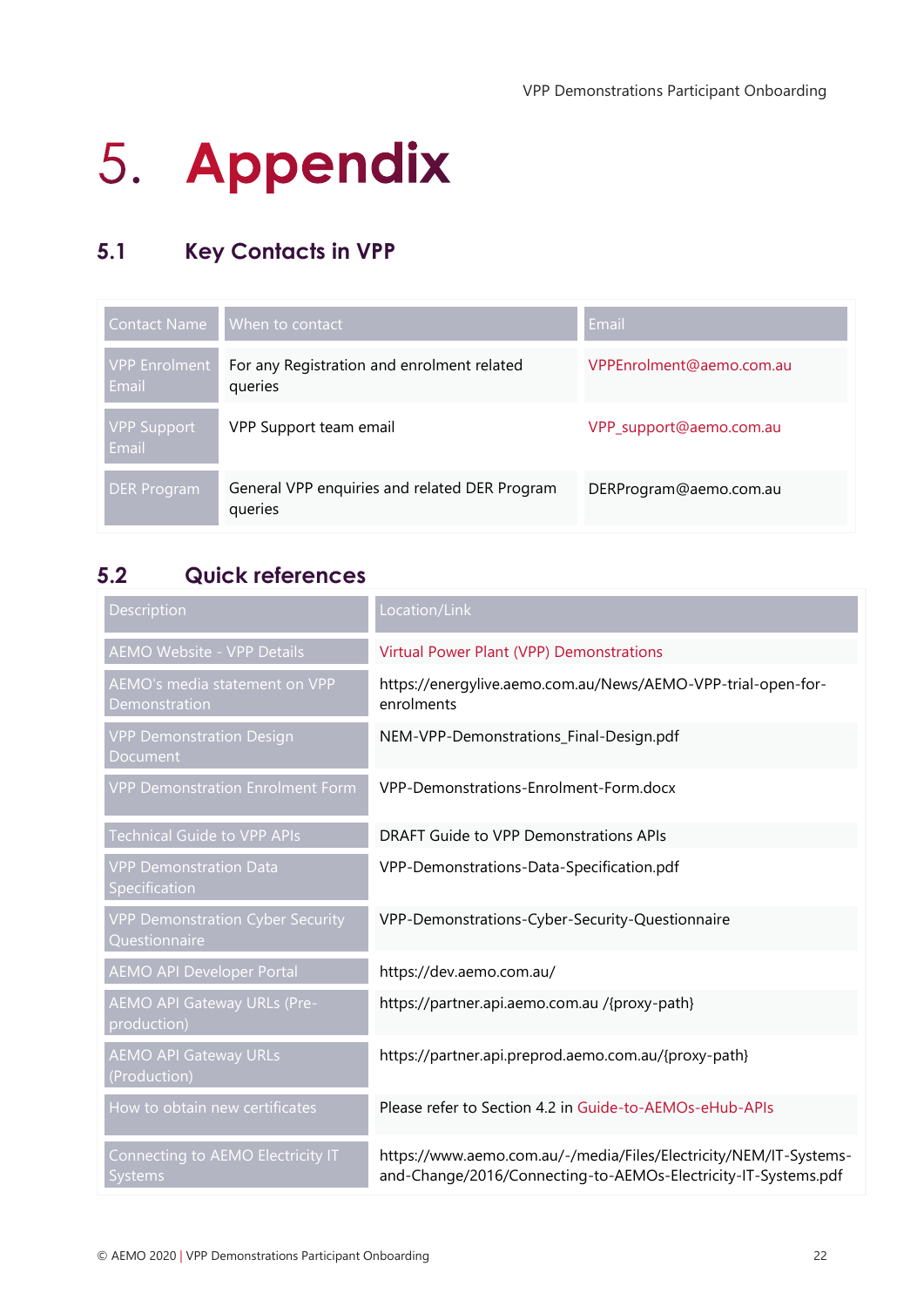# <span id="page-22-0"></span>**5.3 FAQs**

| Question                                                    | Response                                                                                                                                                                                                                                                                                                                                                                                                                                                                                                                                                                                                                                                                                                                      |
|-------------------------------------------------------------|-------------------------------------------------------------------------------------------------------------------------------------------------------------------------------------------------------------------------------------------------------------------------------------------------------------------------------------------------------------------------------------------------------------------------------------------------------------------------------------------------------------------------------------------------------------------------------------------------------------------------------------------------------------------------------------------------------------------------------|
| Is there an order or<br>sequence of data<br>submission      | 1 <sup>st</sup> : Enrolment Data covering<br>Site level information (NMI & Device)<br>$\circ$<br>Frequency Injection test data (DUID and Device)<br>$\circ$<br>Followed by Telemetry Data or VPP Operational Data,<br>Telemetry data:<br>Note: Telemetry data is validated against enrolment data; thus<br>must be submitted after successfully submitting enrolment data<br><b>VPP Operational Data</b><br>Note: VPP Standing data must be submitted before submitting<br>any other VPP Operational datasets. Actual Performance data,<br>Operational & Availability forecasts are validated against VPP<br><b>Standing Data.</b><br><b>FCAS Response Data</b><br>$\bullet$<br>Note: this data is submitted only on request. |
| Which data type are to be<br>submitted for enrolment        | Site level information i.e. NMI & Device<br>Frequency Injection test data for DUID and device                                                                                                                                                                                                                                                                                                                                                                                                                                                                                                                                                                                                                                 |
| Which data sets are to be<br>submitted on on-going<br>basis | NMI & Device data as & when it changes (i.e. change in<br>$\bullet$<br>portfolio resulting from additional sites or loss of sites)<br>VPP Operational Standing Data - initially and whenever the VPP<br>fleet configuration changes<br>Note: Only submit VPP Standing Data when there is a change in VPP<br>portfolio otherwise do no submit standing data.<br>Actual performance data every 5 mins.<br>$\bullet$<br>Operational forecast every 5 mins<br>Availability forecast every 5 mins and 30 mins.                                                                                                                                                                                                                     |
| Can data be provided in<br>the local time zone              | No, all data submitted to AEMO must be in NEM time. NEM time is also<br>referred as Market Time.<br>NEM time is defined as AEST (+10:00) time.<br>AEMO will reject any data submitted not in Market time.                                                                                                                                                                                                                                                                                                                                                                                                                                                                                                                     |
| What is Dispatch Interval<br>(DI)                           | Dispatch Interval or DI is the trading period of time for which the<br>electricity price is set in the market. It is of 5-minute duration.<br>There are 288 5-minute DI in a 24-hour period.<br>E.g. for DI 10.00 DI start time would be 9.55 and DI end time would be<br>10.00                                                                                                                                                                                                                                                                                                                                                                                                                                               |